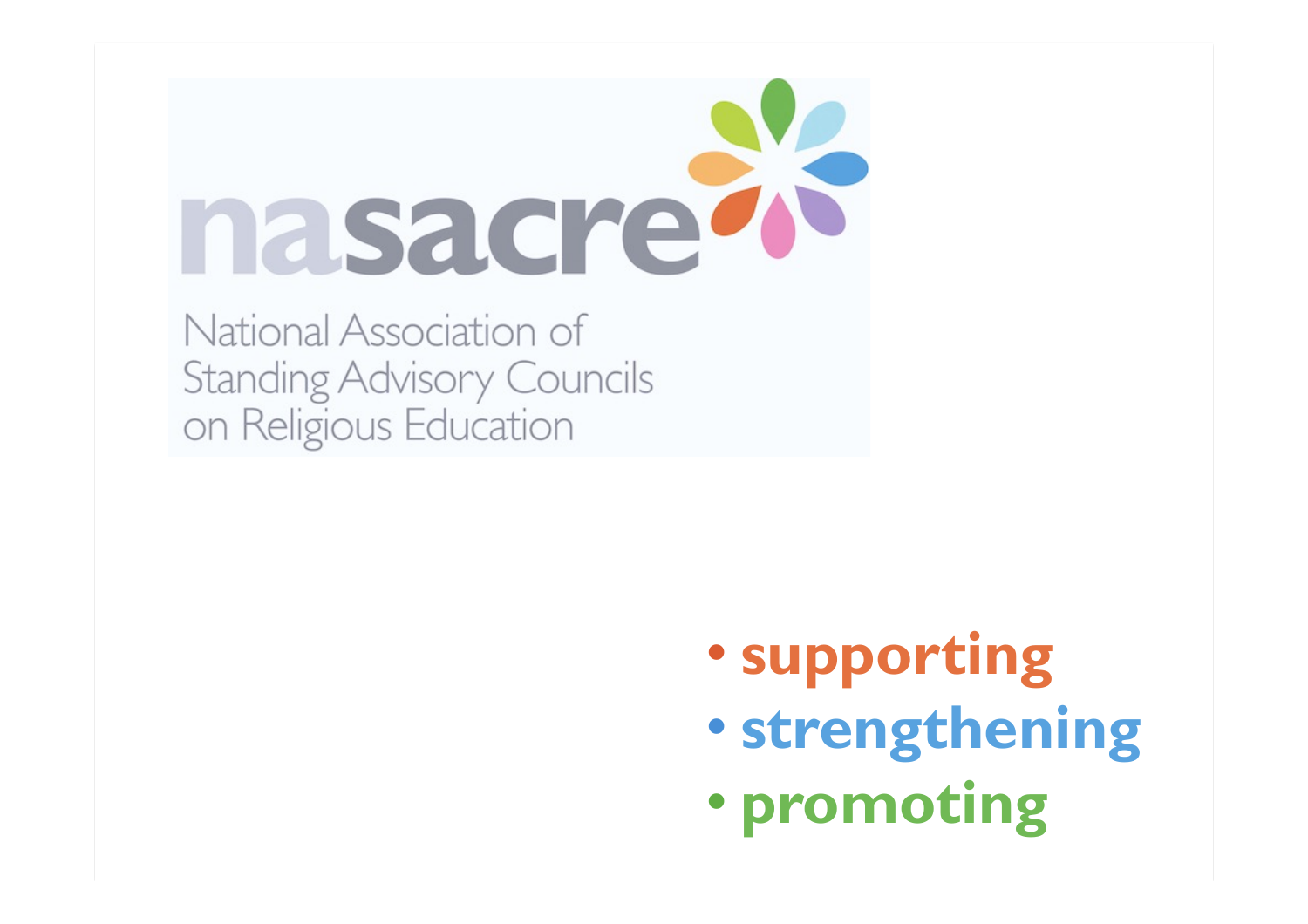

# **SACREs** and religious education

SACREs and RF May 2015 www.nasacre.org.uk

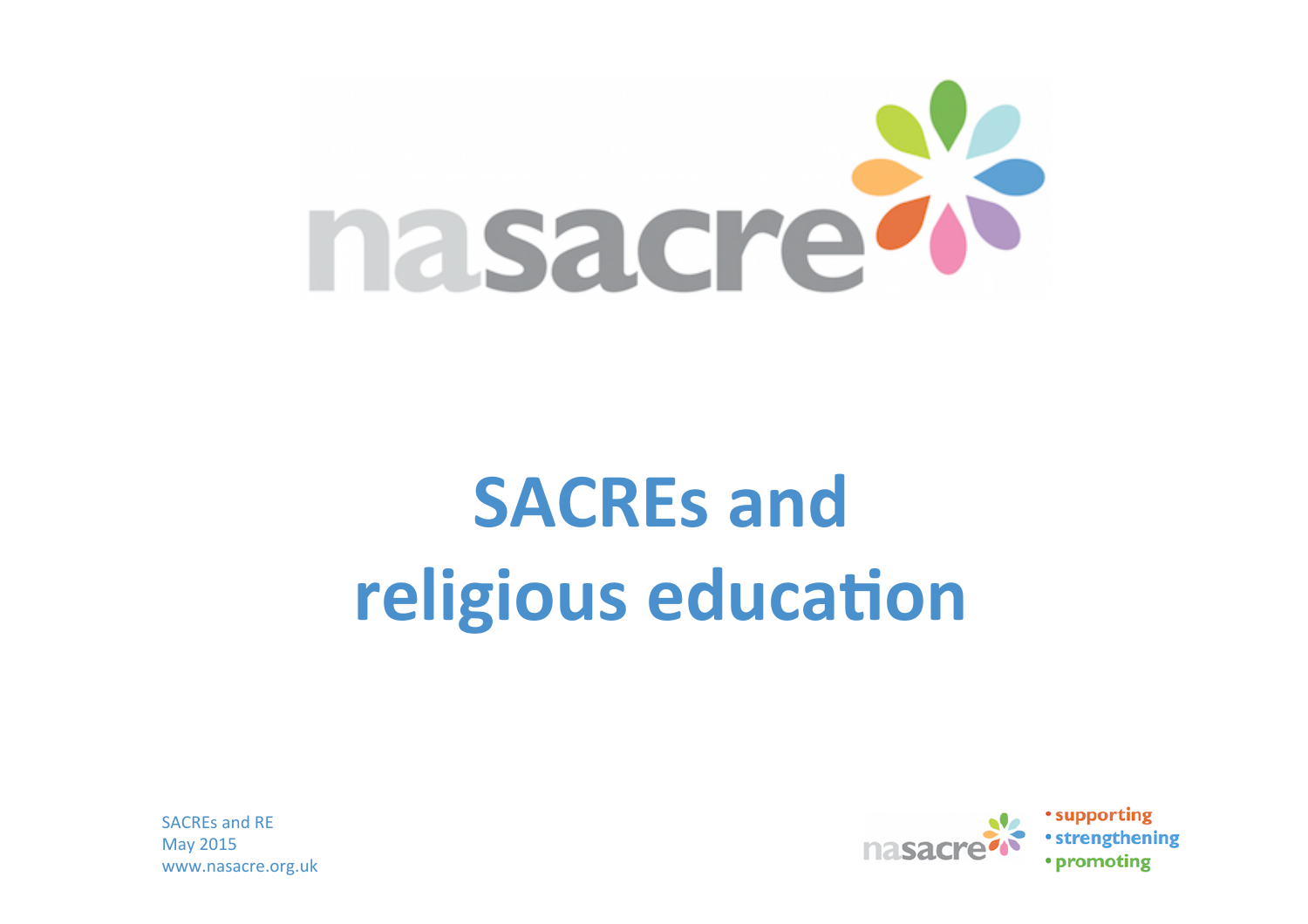# **This training presentation examines:**

- The importance of RE: What is RE?
- SACRE's responsibility towards RE: How is RE provided for?



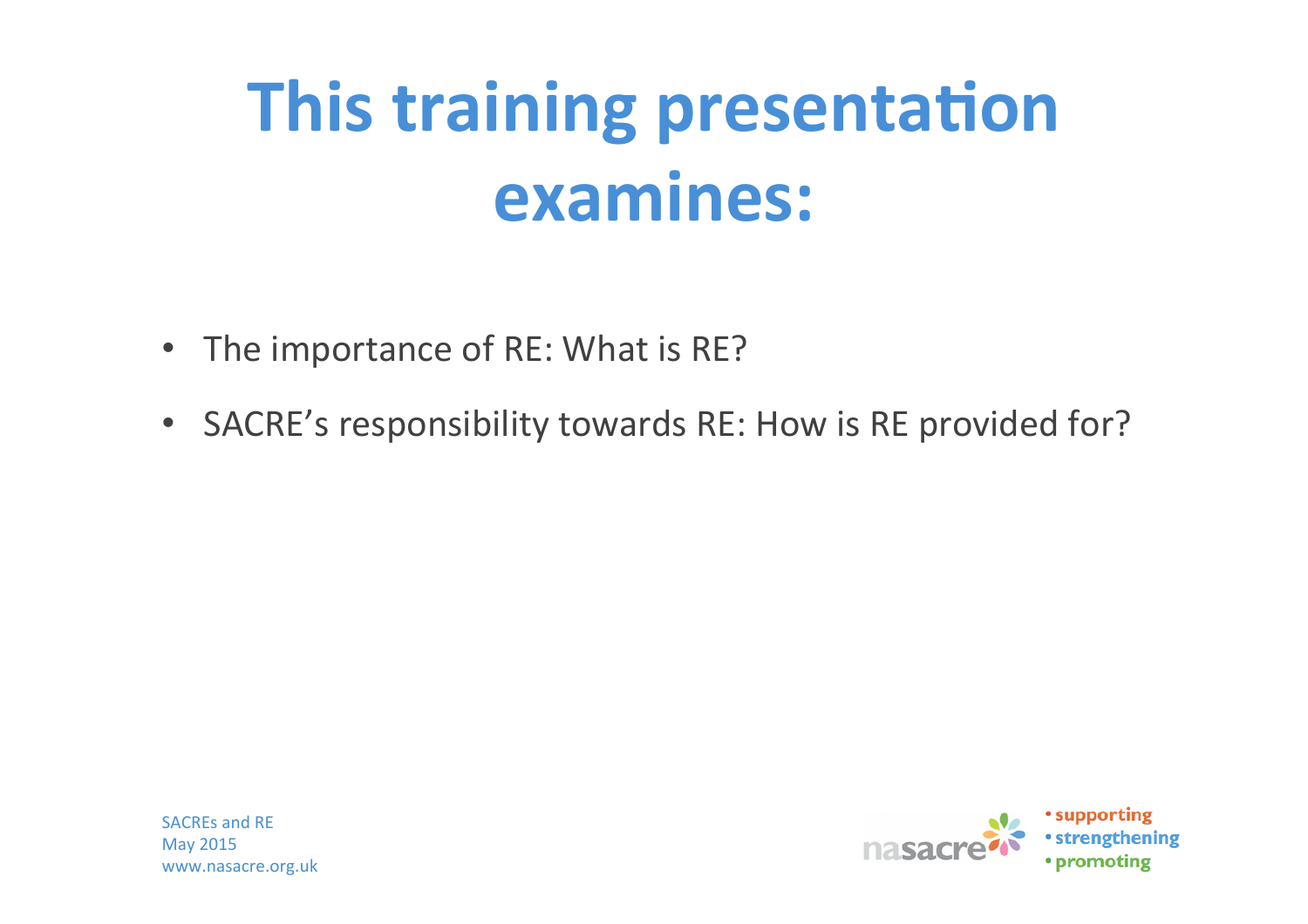# **Part 1: The importance of RE**

- What is religious education?
- What is its purpose?
- What does quality RE look like?
- What might its outcomes be?



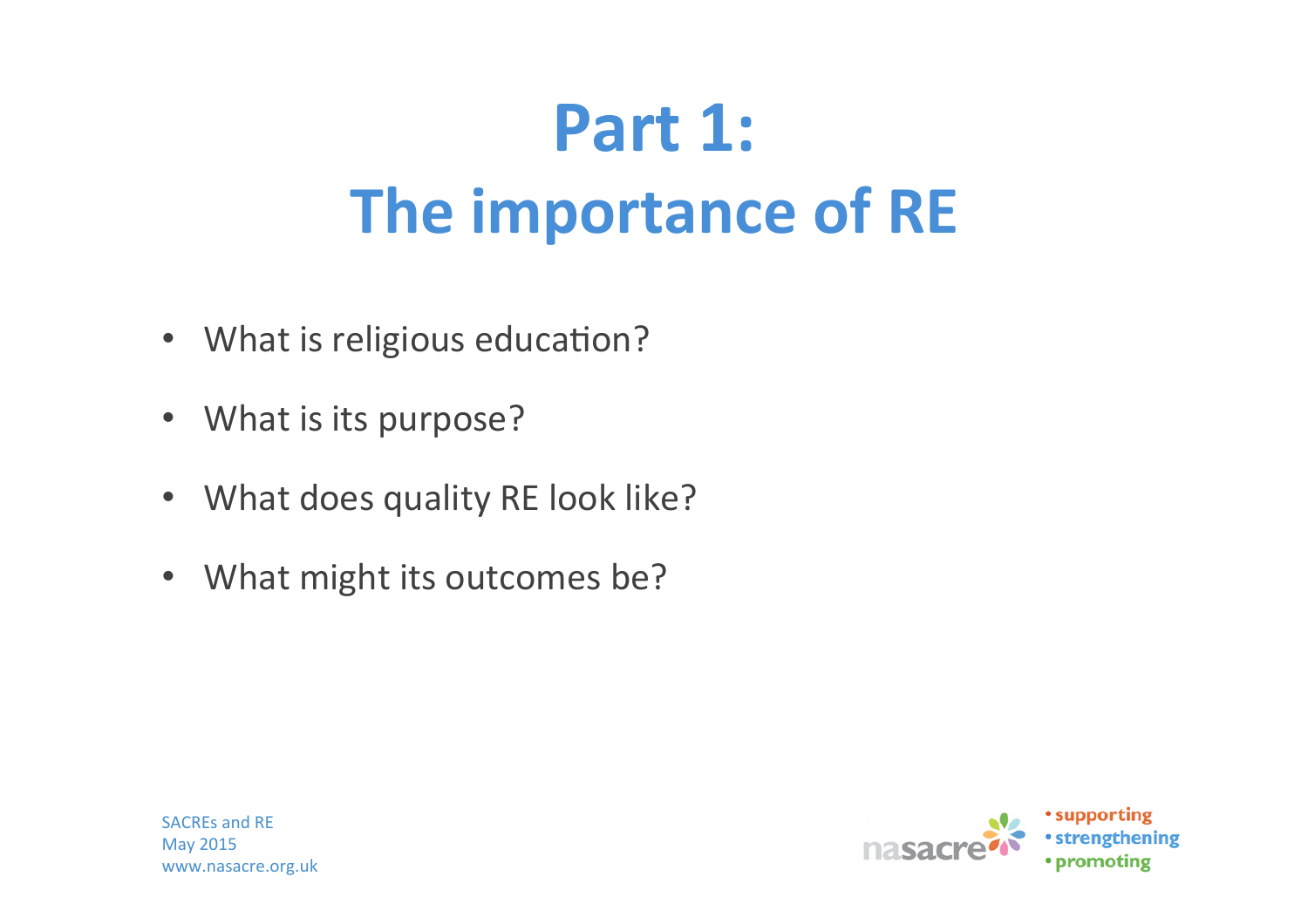# **What is religious education?**

Religious education provides pupils with the opportunity to explore the major responses, religious and otherwise, to life's big questions. It:

- encourages pupils to explore their own beliefs, values and lifestyle through the exploration and critical analysis of the beliefs and practices of others, religious or otherwise;
- provokes challenging questions about the meaning and purpose of life, the nature of belief, issues of right and wrong, concepts of the self and what it means to be human;

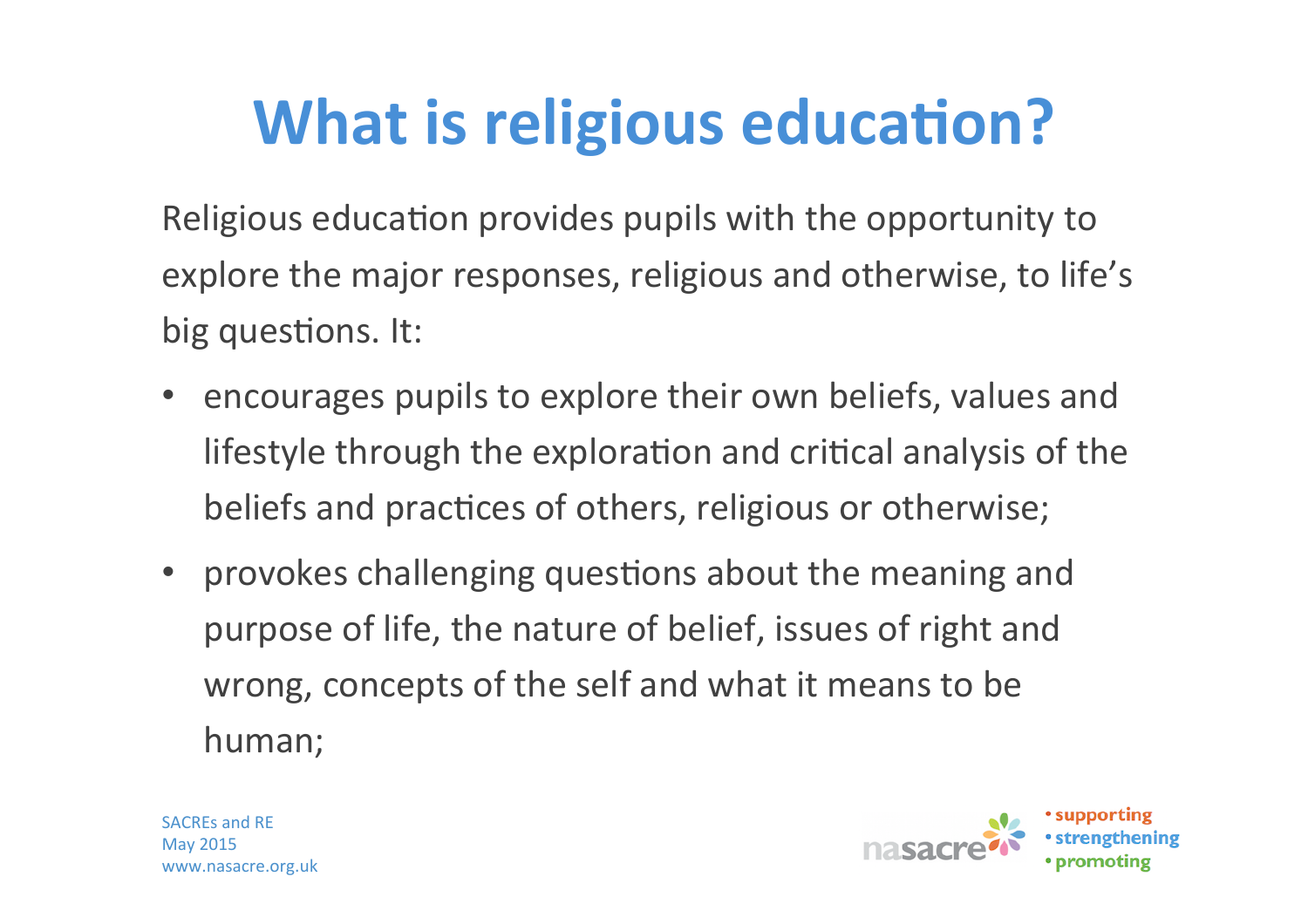# **What is religious education?**

- enables pupils to build their own sense of identity and belonging whilst developing knowledge and understanding of identity as experienced in religious and non-religious traditions;
- teaches pupils to develop respect for others whilst being increasingly able to apply critical thought and questioning to challenge in an appropriate way their own and others' beliefs, practices and presuppositions;
- prompts pupils to consider their responsibilities and sense of 'being in the world'.

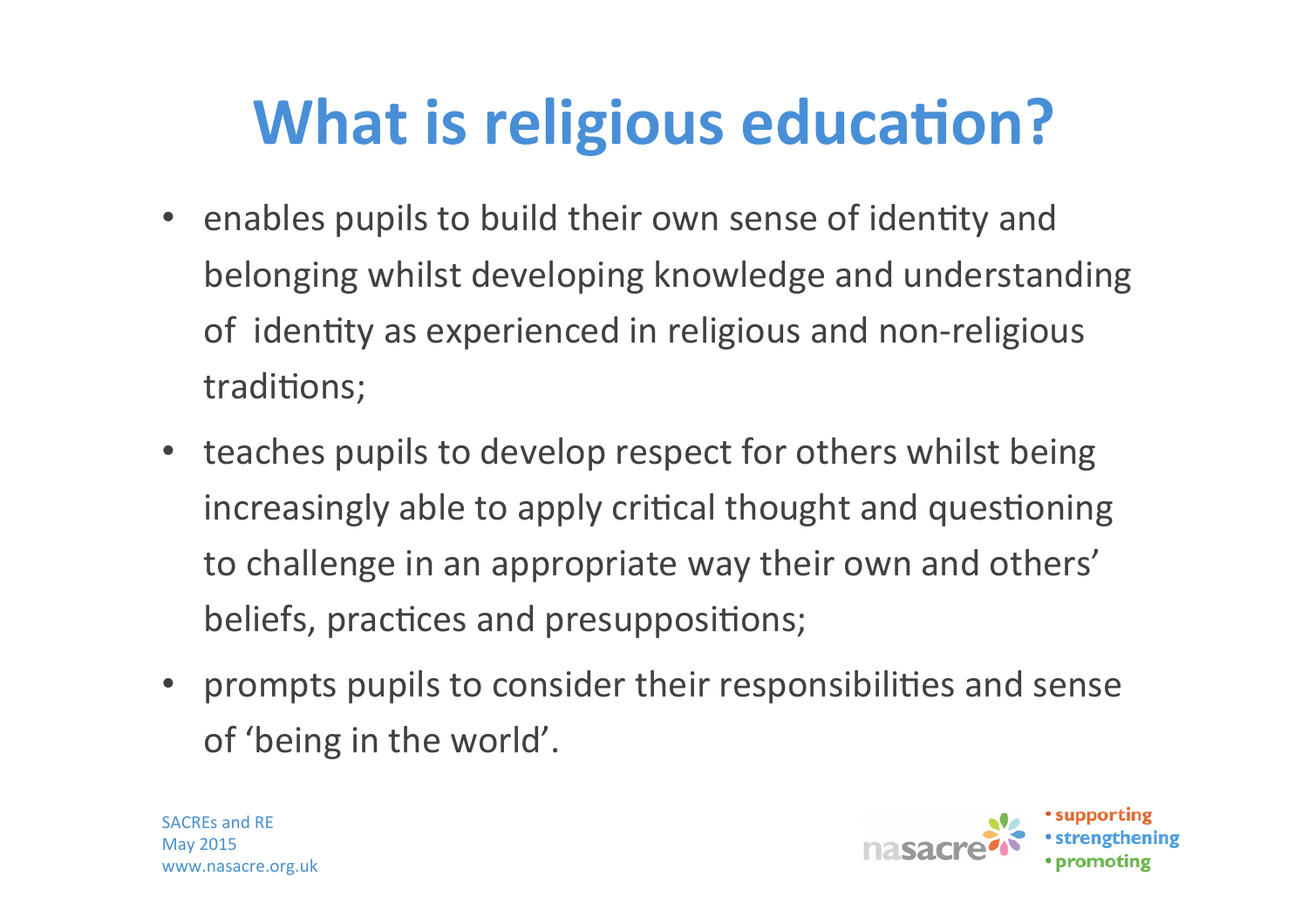# **What is religious education?**

Religious education in school is different from the nurturing of religious faith, which is properly the responsibility and privilege of the family and faith community.

In school, effective RE brings pupils into contact with the world of religion, but it should not take them over the threshold into encouraging or discouraging the practice of faith, e.g. by inviting them to participate or imitate what religious people do.

Only certain schools with a religious character have the prerogative to grow children in their faith.

The purpose of RE is to support whole-person development in its broadest sense.

SACREs and RE May 2015 www.nasacre.org.uk

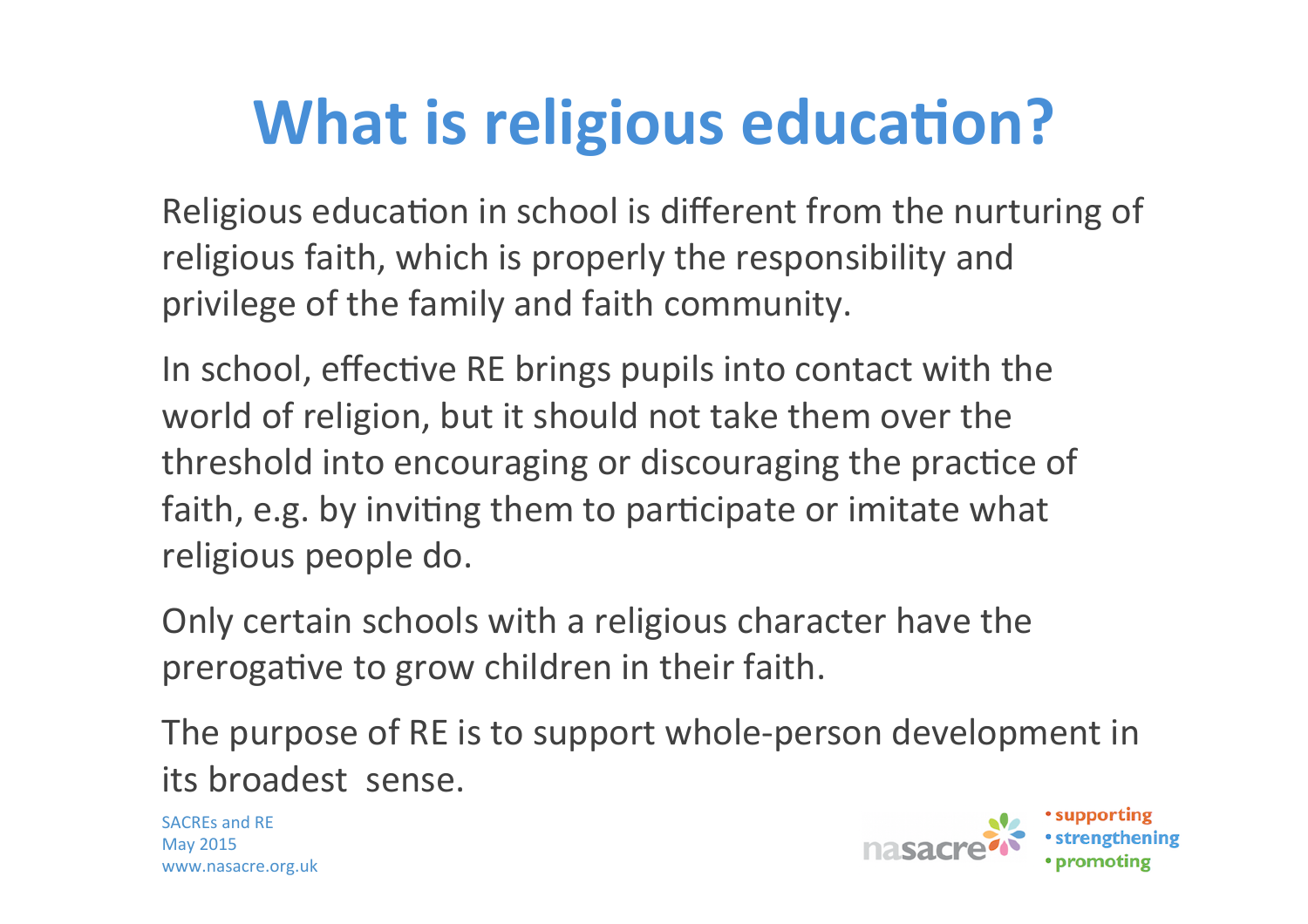# **The purpose of RE**

The purpose of religious education is to give pupils opportunities to:

- learn **about** religion, developing pupils' knowledge, skills and understanding of:
	- beliefs, teachings and sources;
	- $-$  practices and ways of life;
	- forms of expression.
- learn from religion, encouraging pupils' personal responses and reflection on:
	- $-$  identity and belonging;
	- $-$  meaning, purpose and truth;
	- values and commitments.

Learning from religion occurs through learning about religions: they are held in a mutual dynamic.

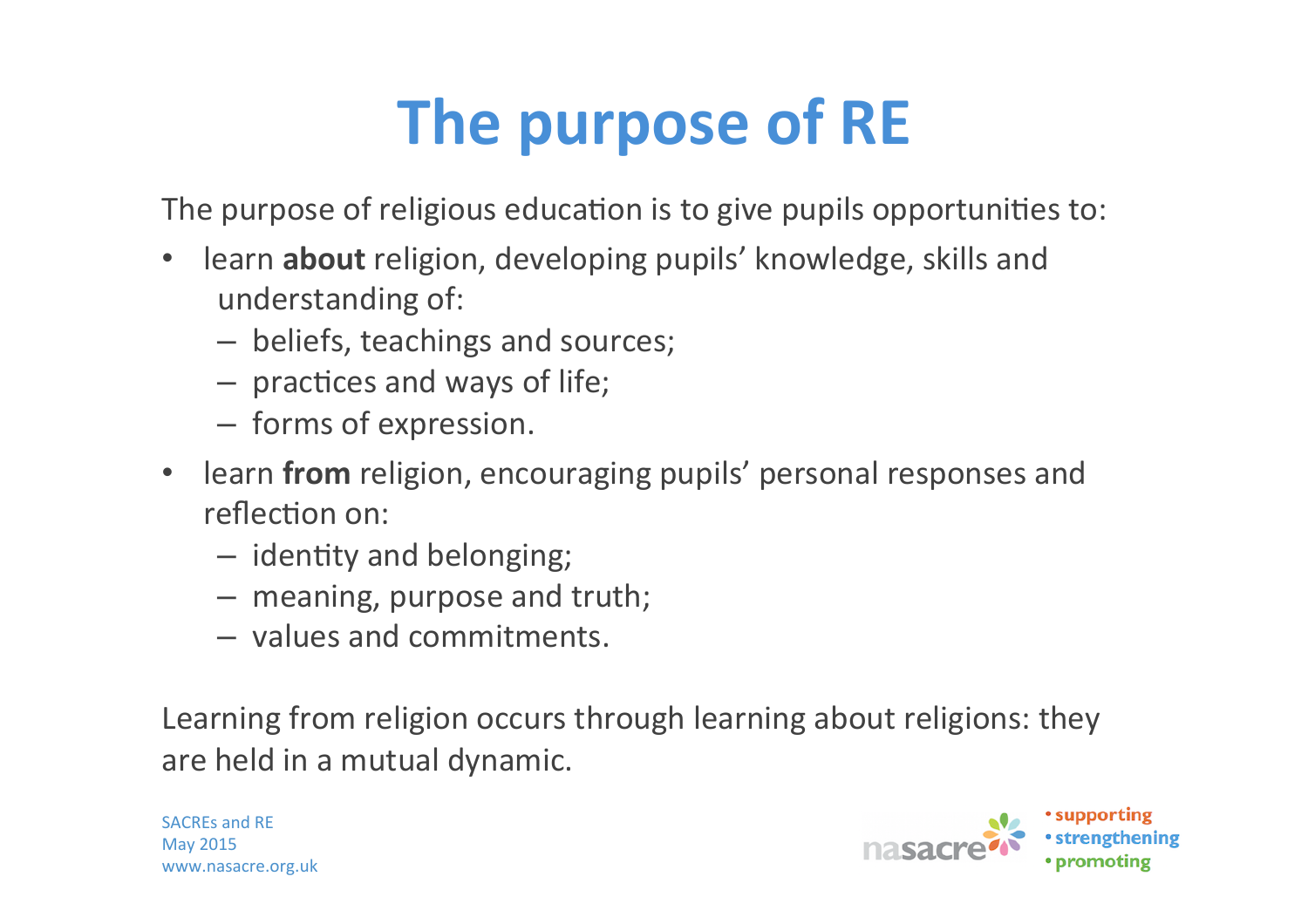#### Good RE:

- provides knowledge and understanding of the major religions and world-views that people will encounter in Britain and around the world;
- is broad and balanced;
- is engaging, exciting and challenging;
- develops an enquiring approach to learning, promoting a disposition to and skills in questioning, enquiry and reflective response;
- raises spiritual and moral questions;
- nurtures the imagination;



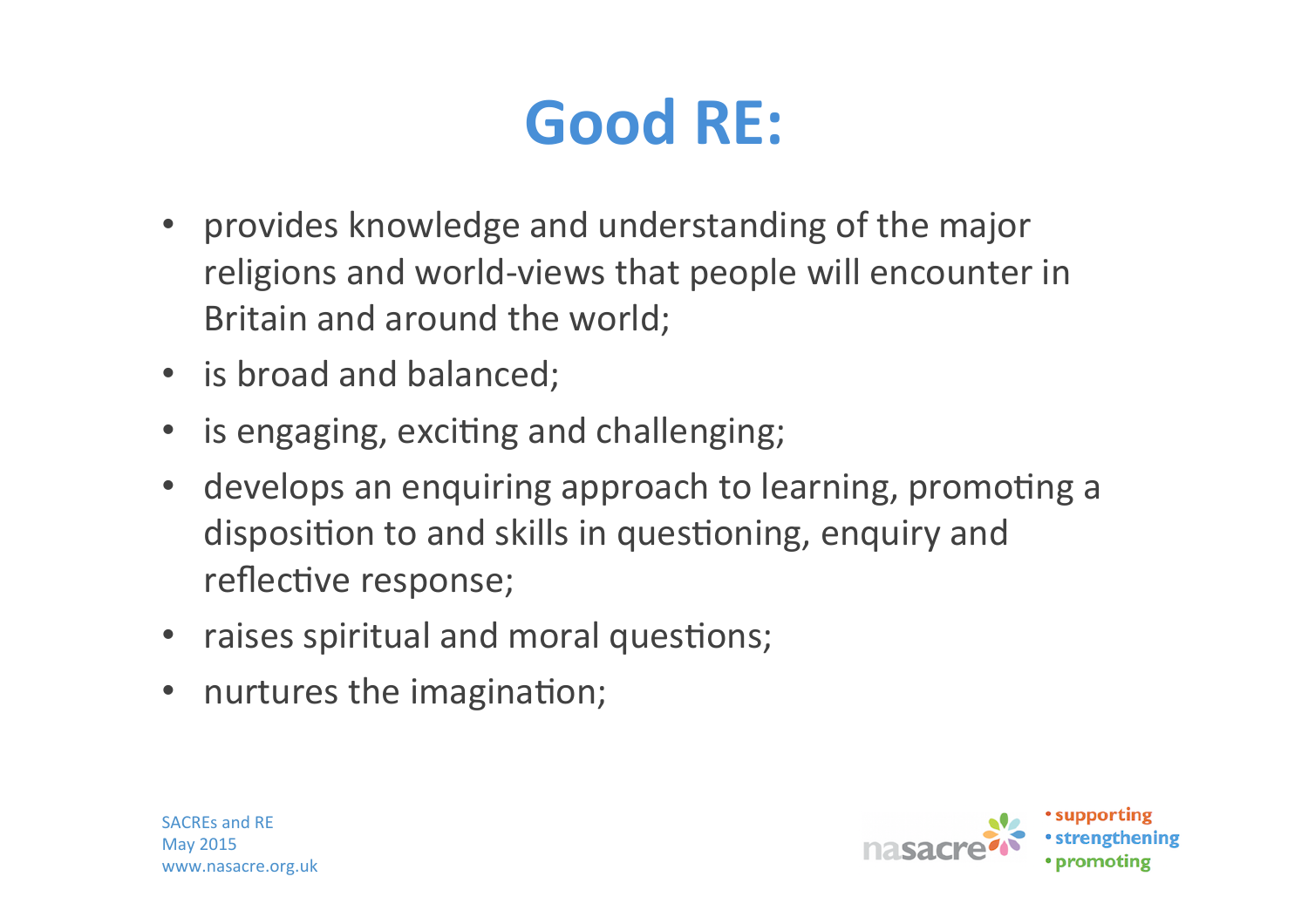#### Good RE:

- develops respect for self and sensitivity to others;
- helps pupils to understand worth and value;
- encourages pupils to appreciate what it means to hold a religious faith or personal belief, especially through encounter with others;
- challenges pupils to consider the impact of faith and belief on individuals, communities and societies;
- offers opportunities for personal reflection and gives pupils a language for communicating their deepest thoughts;
- develops discernment and challenges prejudice.

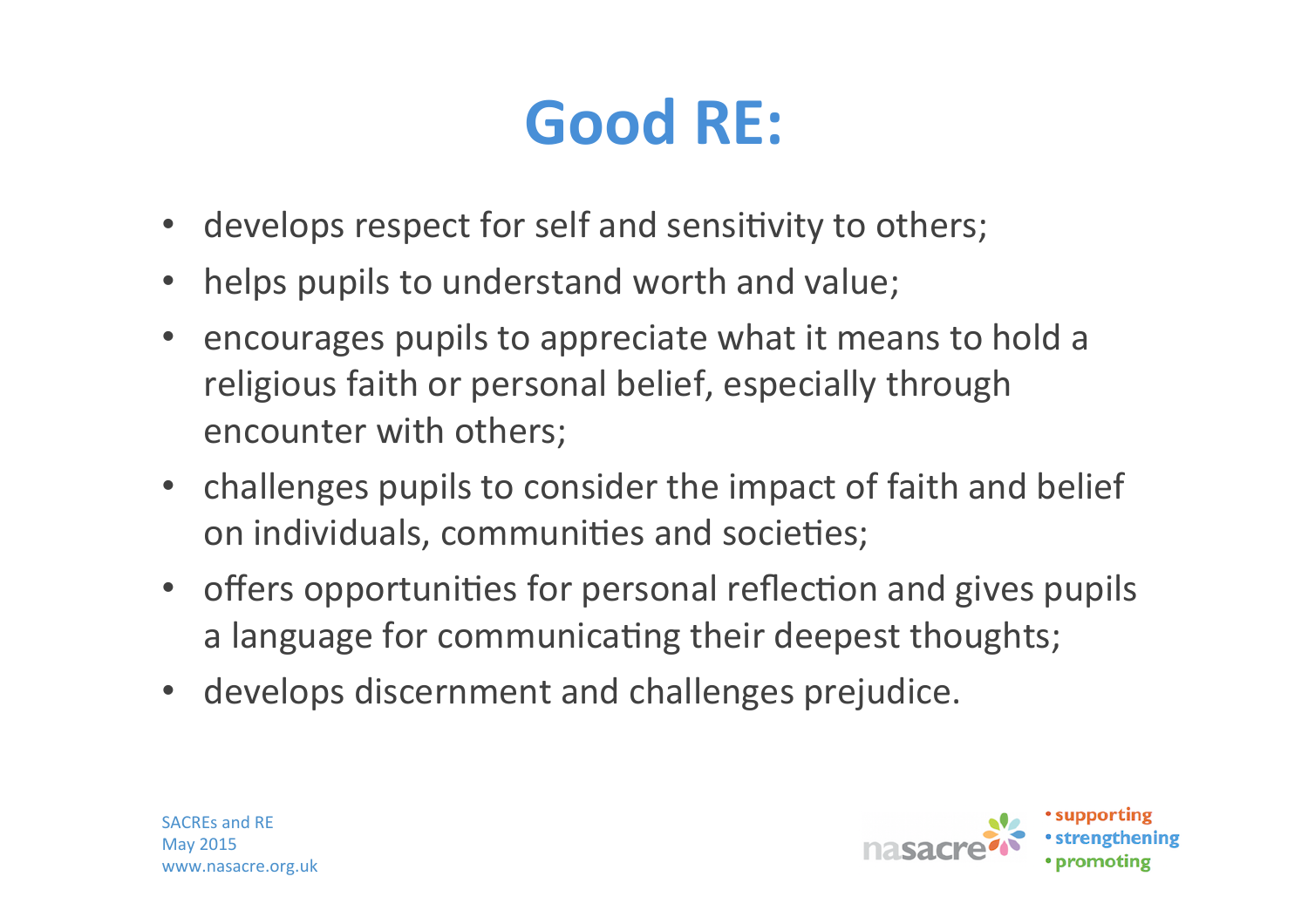#### **RE's contribution to the whole person**

RE can make a significant contribution to the development of the whole person.

- RE develops self-concept and self-esteem, explores moral and social frameworks and encourages people to reflect on experiences and emotions. It explores emotional health and well-being in both specific issues and in the broader sense of the spiritual dimension of life.
- RE promotes creativity and thinking at a deeper level and links these to universal and personal human experiences so that learning becomes engaging, reflective and enjoyable. Personal development and academic achievement are woven together so that pupils are able to reflect meaningfully on their spiritual, moral, social and cultural values.

SACREs and RF May 2015 www.nasacre.org.uk

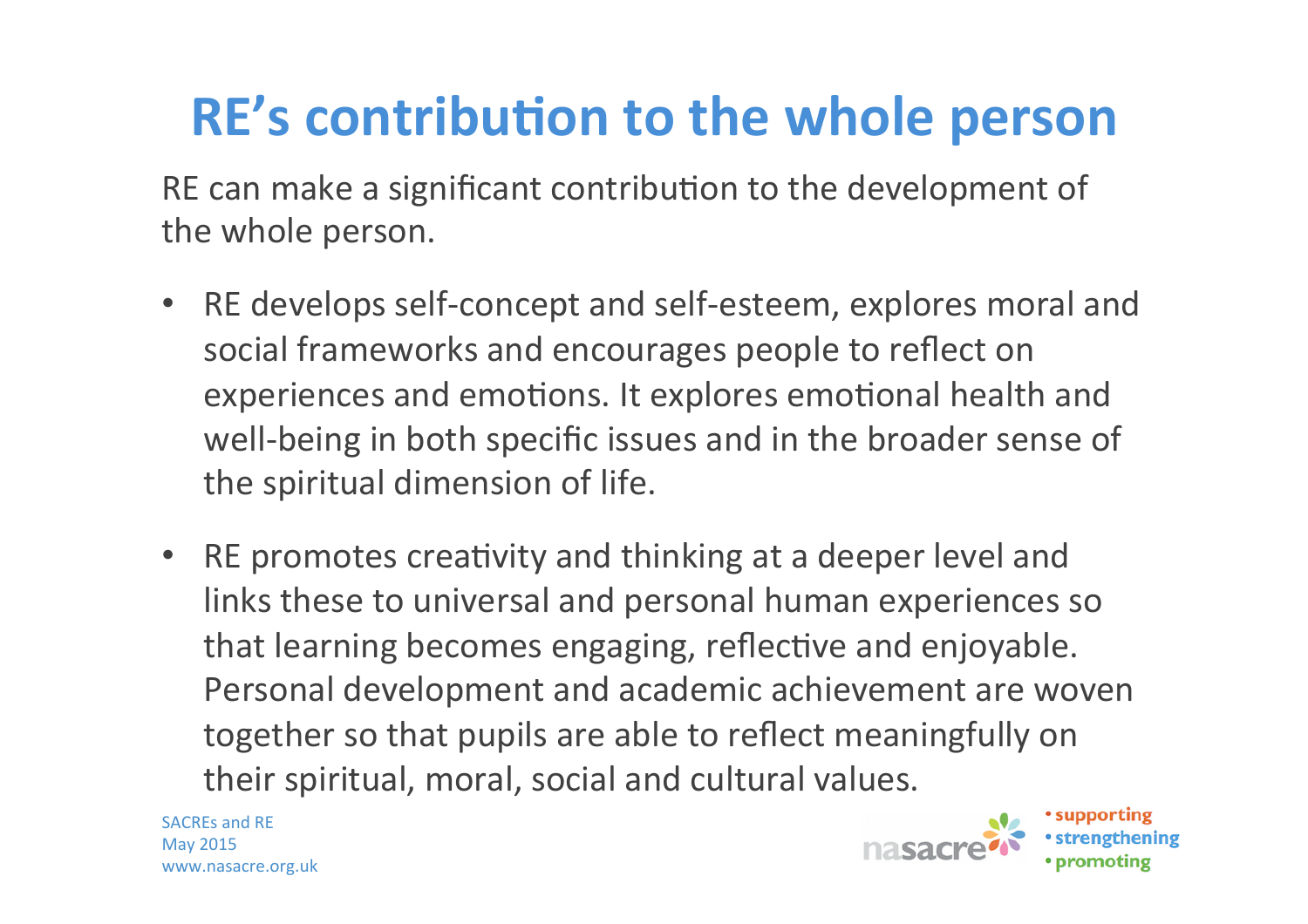#### **RE's contribution to the whole person**

- In RE pupils explore what it means to be a person and consider how they and others should be treated; they develop understanding of and respect for diverse beliefs and cultures, thus RE contributes to promoting anti-racism and anti-bullying attitudes.
- Pupils' own experiences, beliefs and perceptions lie at the heart of RE. This pupil-centric approach to learning through an exploration of faith and belief, ensures that they are able to contribute to their own and others' learning.

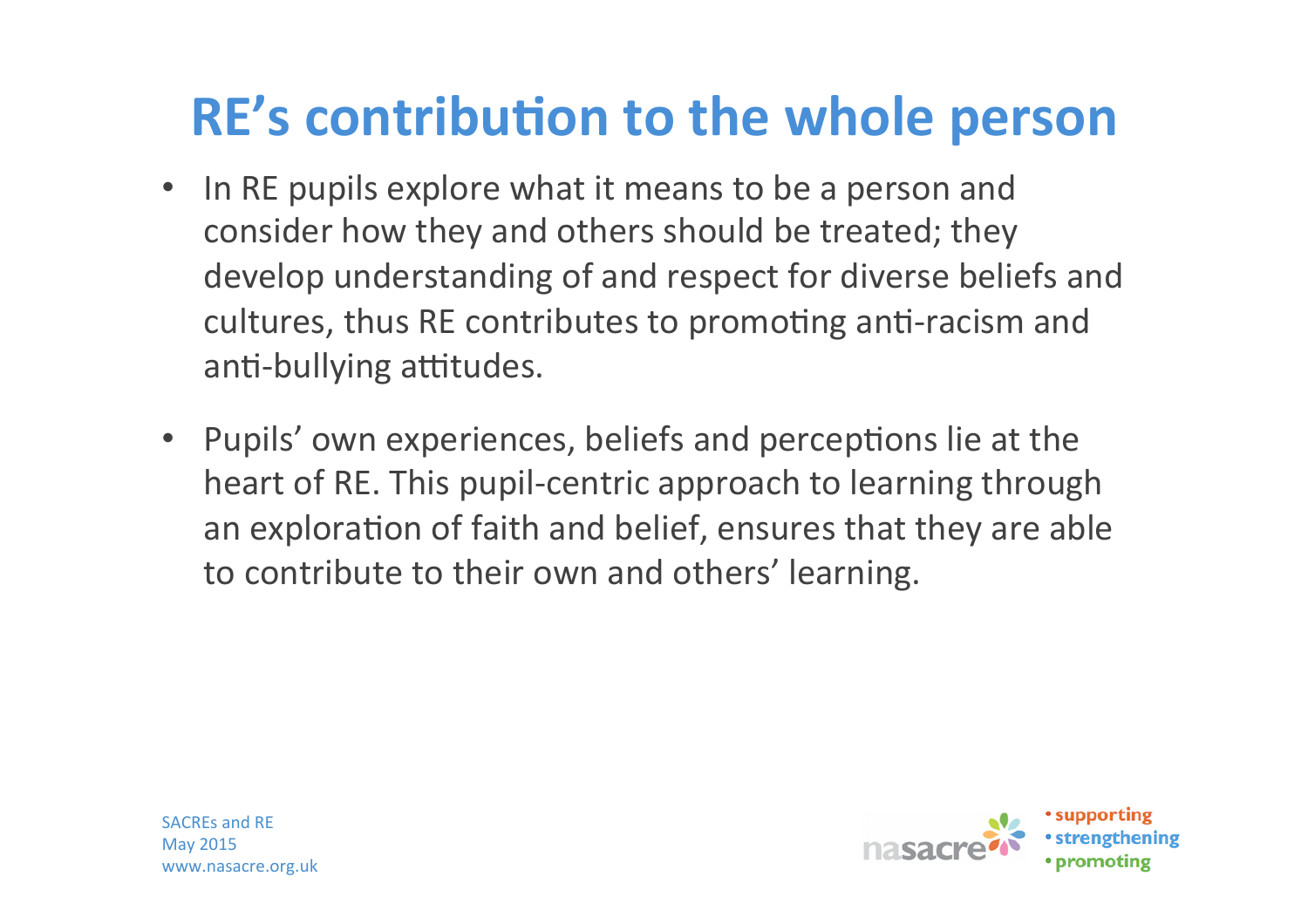#### **For discussion**

1. What would you want a religiously educated school leaver to: 

- know
- understand
- be able to do

2. What characteristics would you want her or him to display? You will want to refer to your local authority's agreed syllabus to check out your shared expectations.



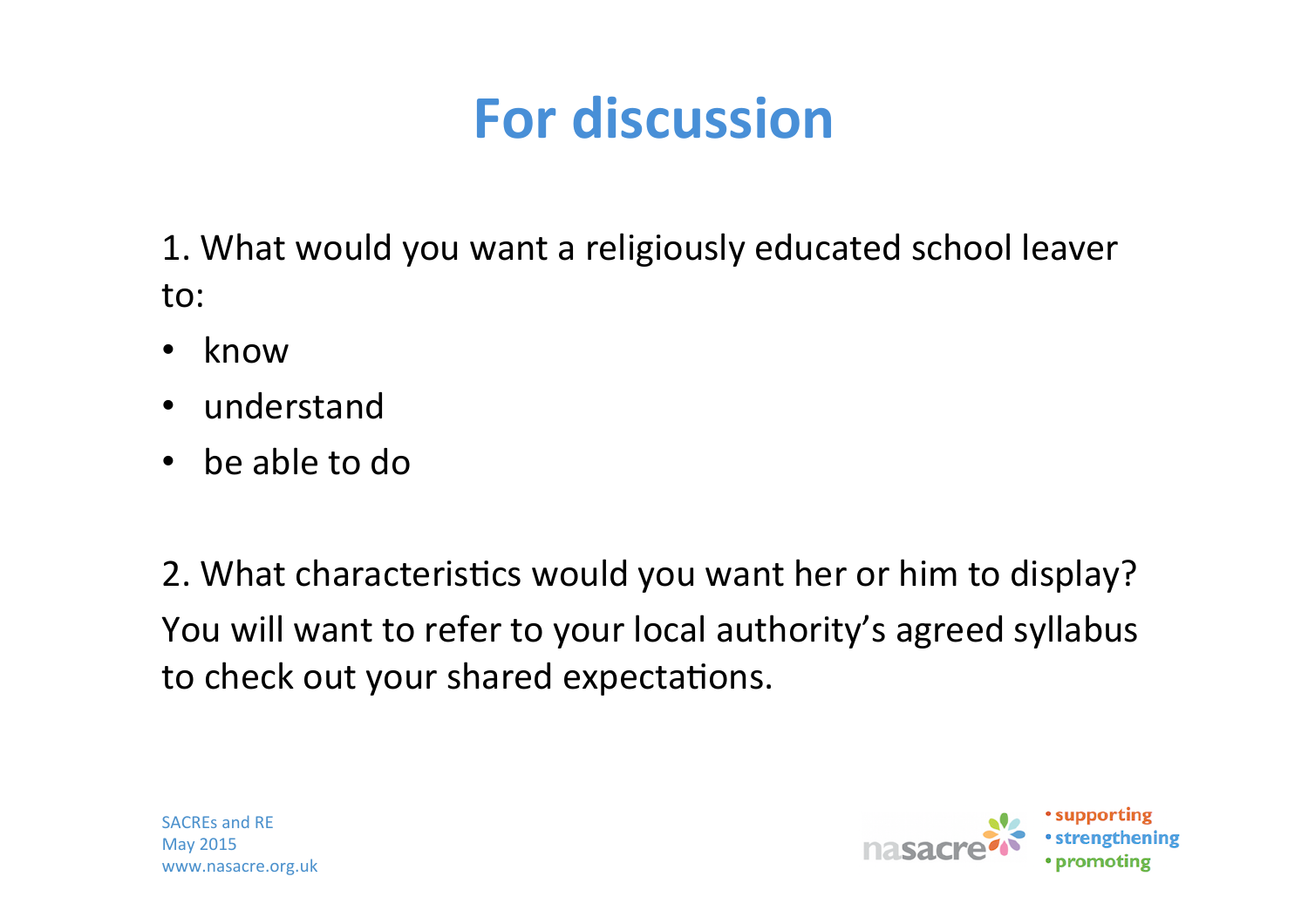# **Part 2:**

#### **SACRE's responsibility towards RE**

- How is RE provided for?
- What is the agreed syllabus?
- What are a SACRE's responsibilities towards RE?
- What is an Agreed Syllabus Conference?

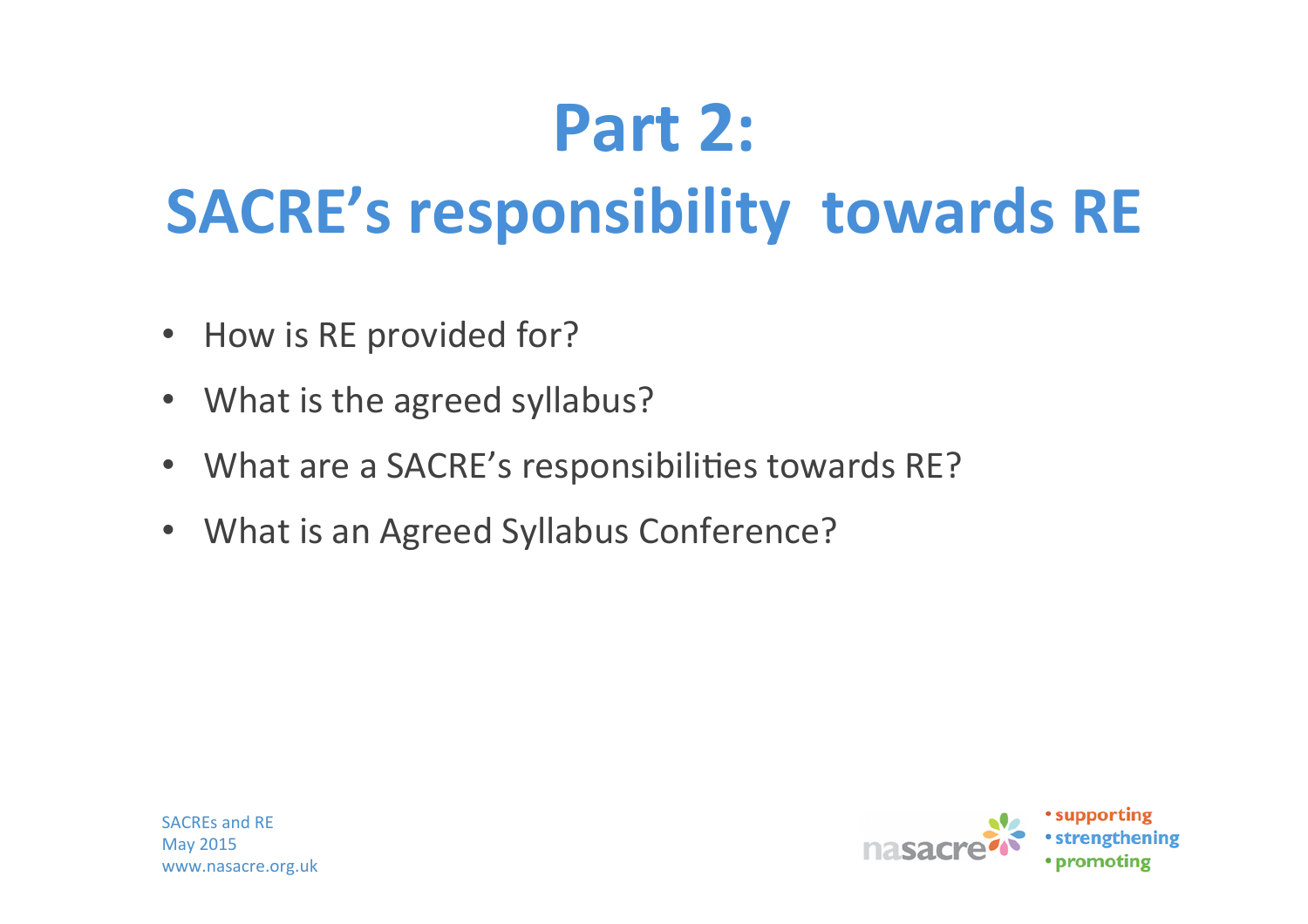#### **The legal position**

- All schools must provide religious education for all registered pupils: ie RE is statutory
- RE is part of the 'Basic Curriculum', not part of the National Curriculum
- In maintained schools and C of E Voluntary Controlled (VC) schools, RE must be taught according to the requirements of the locally agreed syllabus. This is known as 'local determination'.

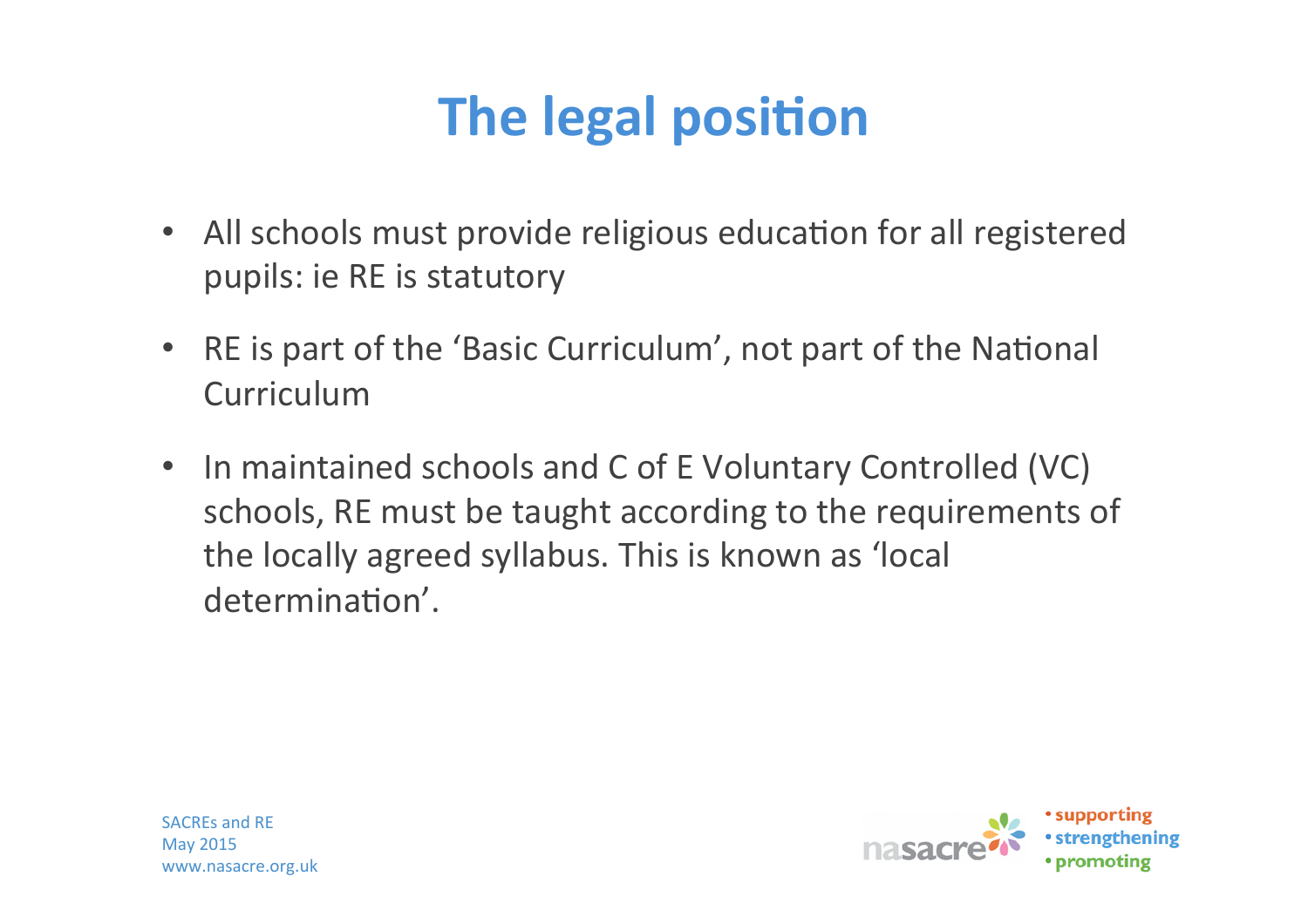#### **The legal position**

- In Academies and Free Schools, RE is written into the school's Funding Agreement and must be taught to all pupils in the school in accordance with the requirements for agreed syllabuses
- Voluntary Aided (VA) schools and schools with a religious foundation will teach RE in accordance with their Trust Deed
- The governing bodies of Academies and VA schools may choose to follow the locally agreed syllabus
- Parents have the right to withdraw their child from RE in school.  $6<sup>th</sup>$  form students over the age 18 have the right to withdraw themselves from RE. Teachers have the right to withdraw from any involvement in RE.

SACREs and RF May 2015 www.nasacre.org.uk

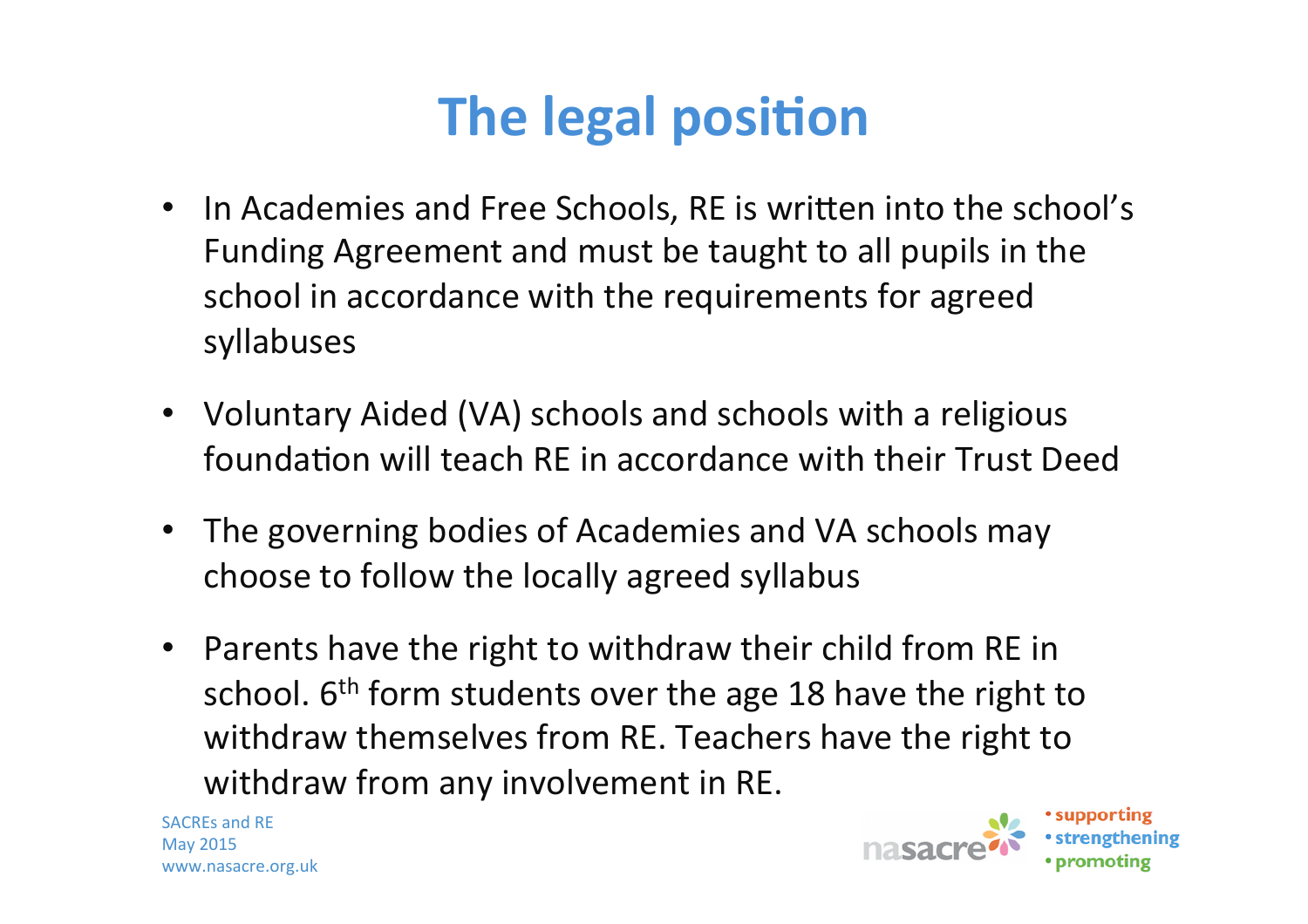#### **RE: A Local Business**

Religious education is:

- locally determined and monitored by a Standing Advisory Council on Religious Education (SACRE) and
- taught according to a local document (an agreed syllabus) developed by a local Agreed Syllabus Conference (ASC)\*

*\*See separate presenta+on on Agreed Syllabus Conference*



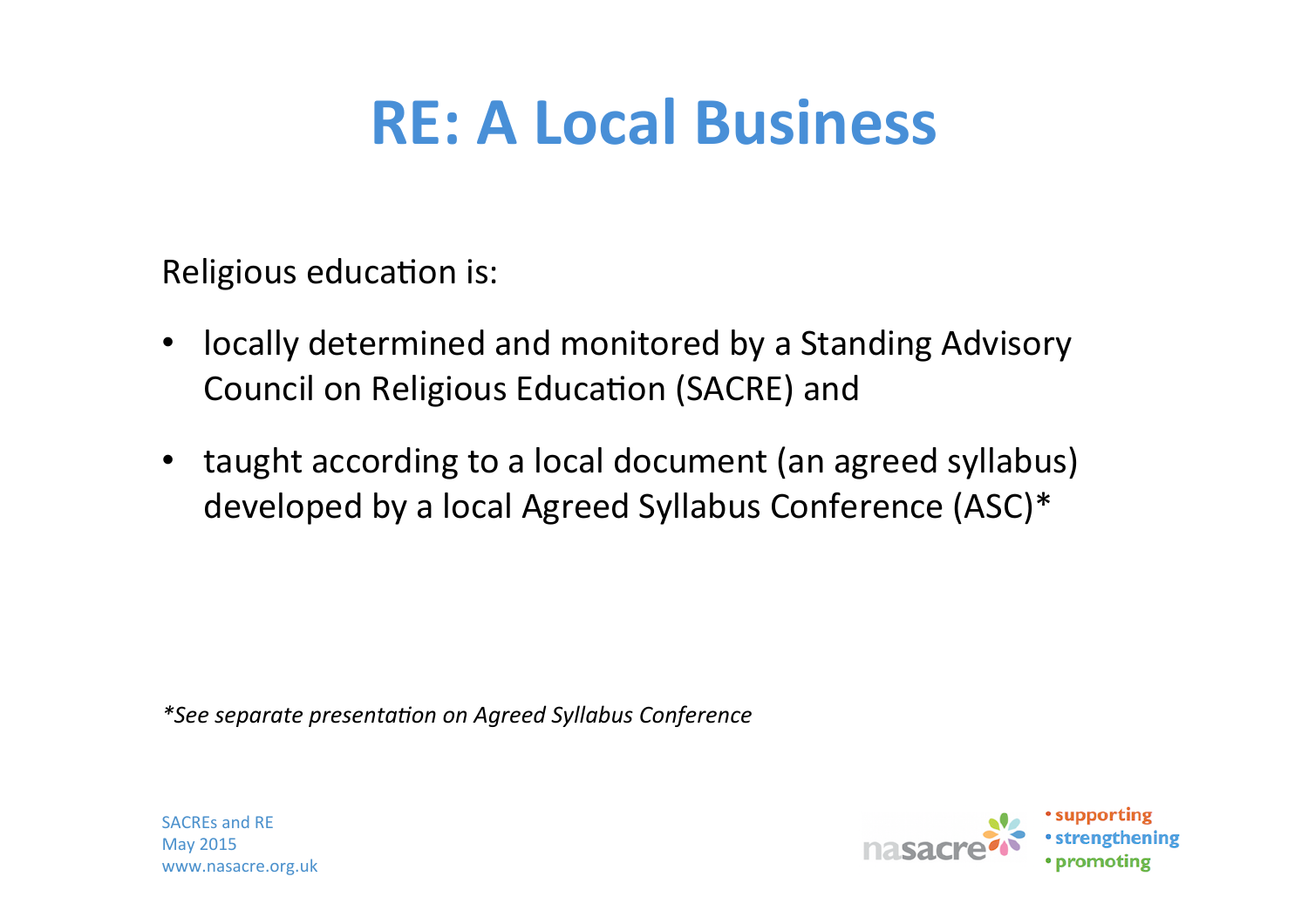#### **The Agreed Syllabus:**

- is the statutory document for RE in the local authority.
- is produced by an agreed syllabus conference.\*
- The agreed syllabus must be reviewed every five years. If, at some other time, Groups A, B and C of the SACRE asks the LA in writing to reconsider its agreed syllabus, the LA must convene a conference for that purpose.
- The LA group does not have a vote when decisions about calling an ASC are taken

*\*See separate presenta+on on Agreed Syllabus Conference*

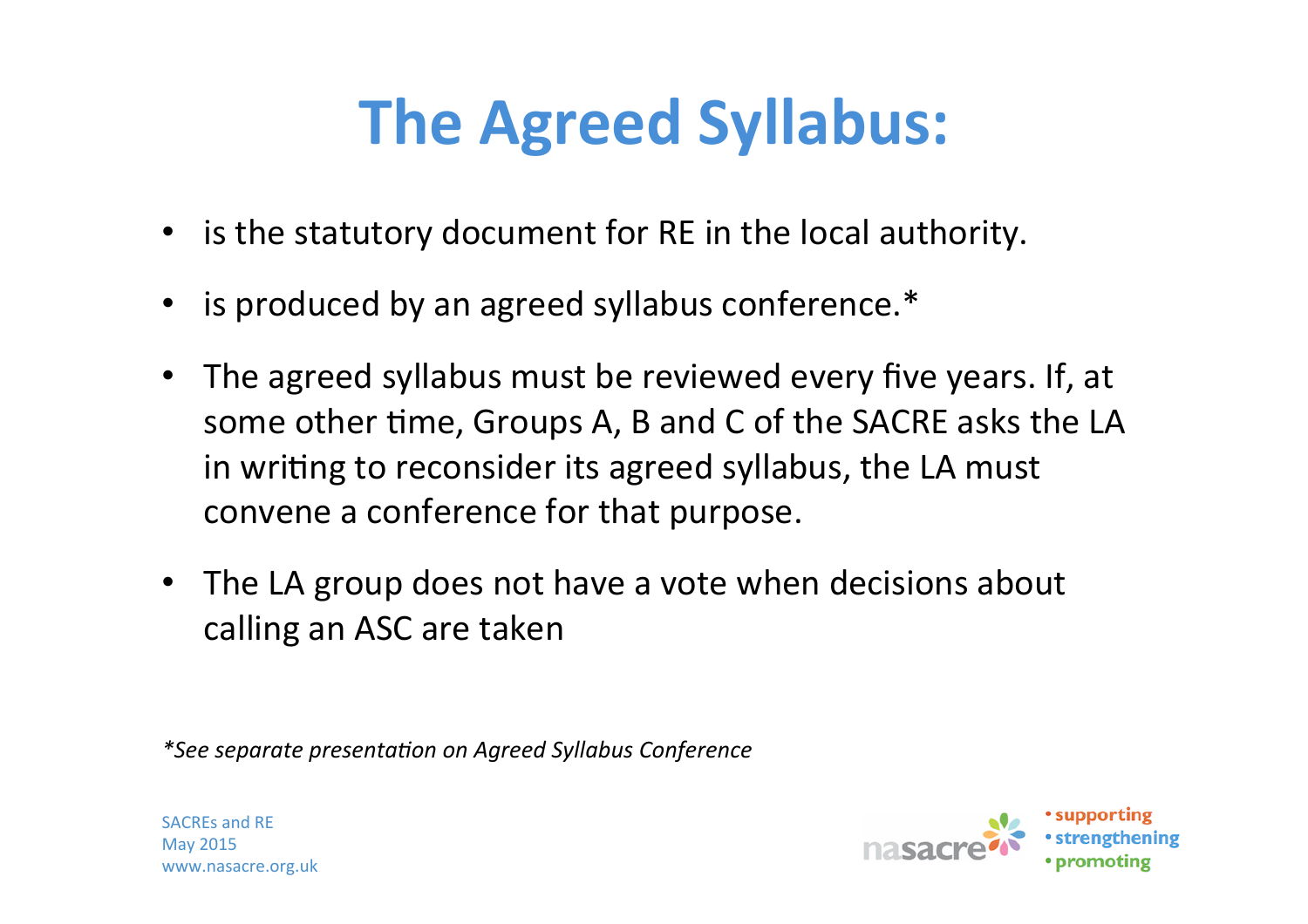# **Agreed Syllabus RE**

- Must be non-denominational and non-confessional;
- Does not seek to nurture religious faith but provokes challenging questions about the ultimate meaning and purpose of life, beliefs about God, the self and the nature of reality, issues of right and wrong and what it means to be human.
- Is focused on making worthwhile contributions to pupils' spiritual, moral, social and cultural development.



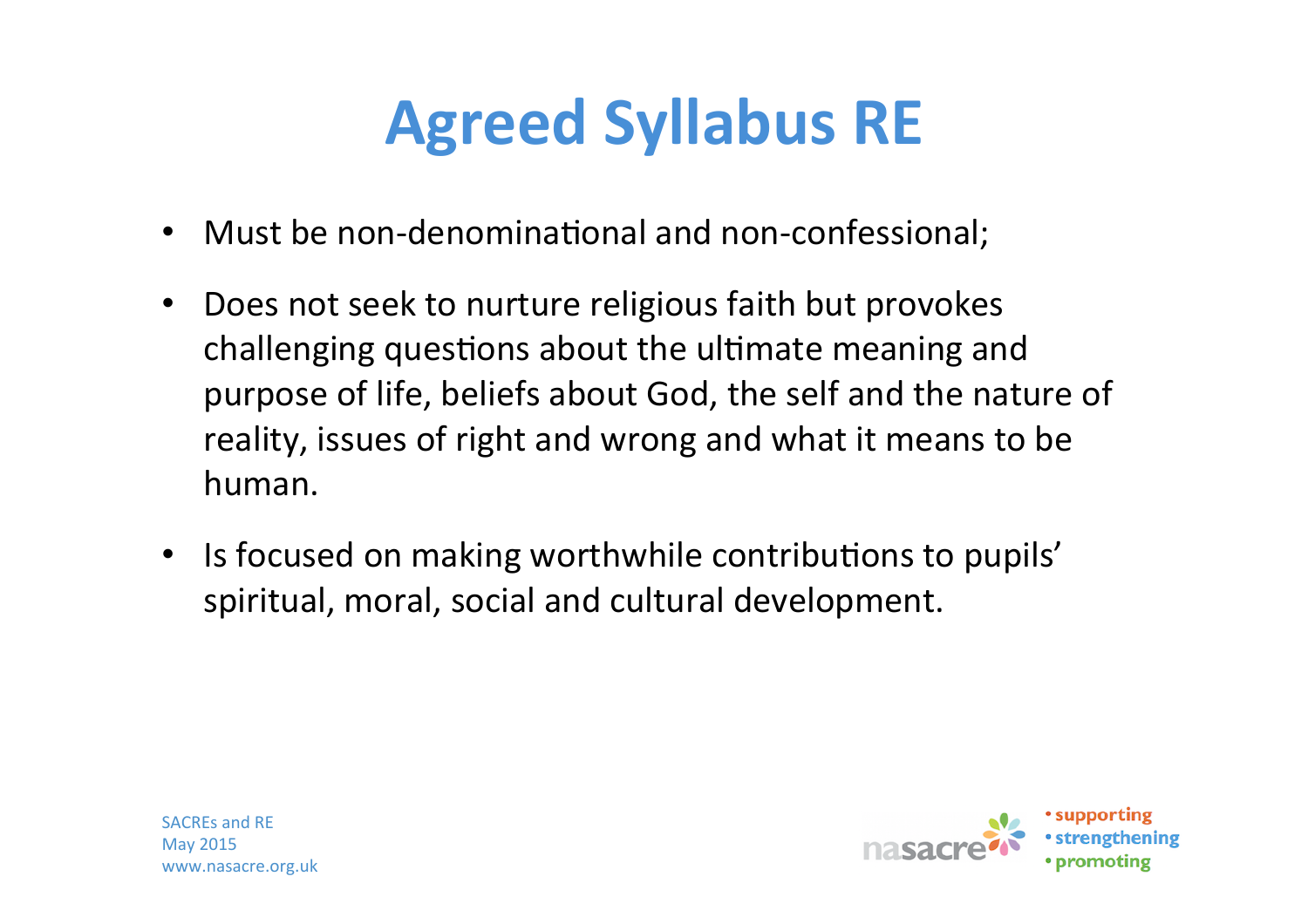#### **The Agreed Syllabus**

Every agreed syllabus must:

- *'reflect the fact that the religious traditions in Great Britain* are in the main Christian, while taking account of the teaching and practices of the other principal religions represented in Great Britain'.
- This applies also to any RE syllabus developed by Academies or Free Schools



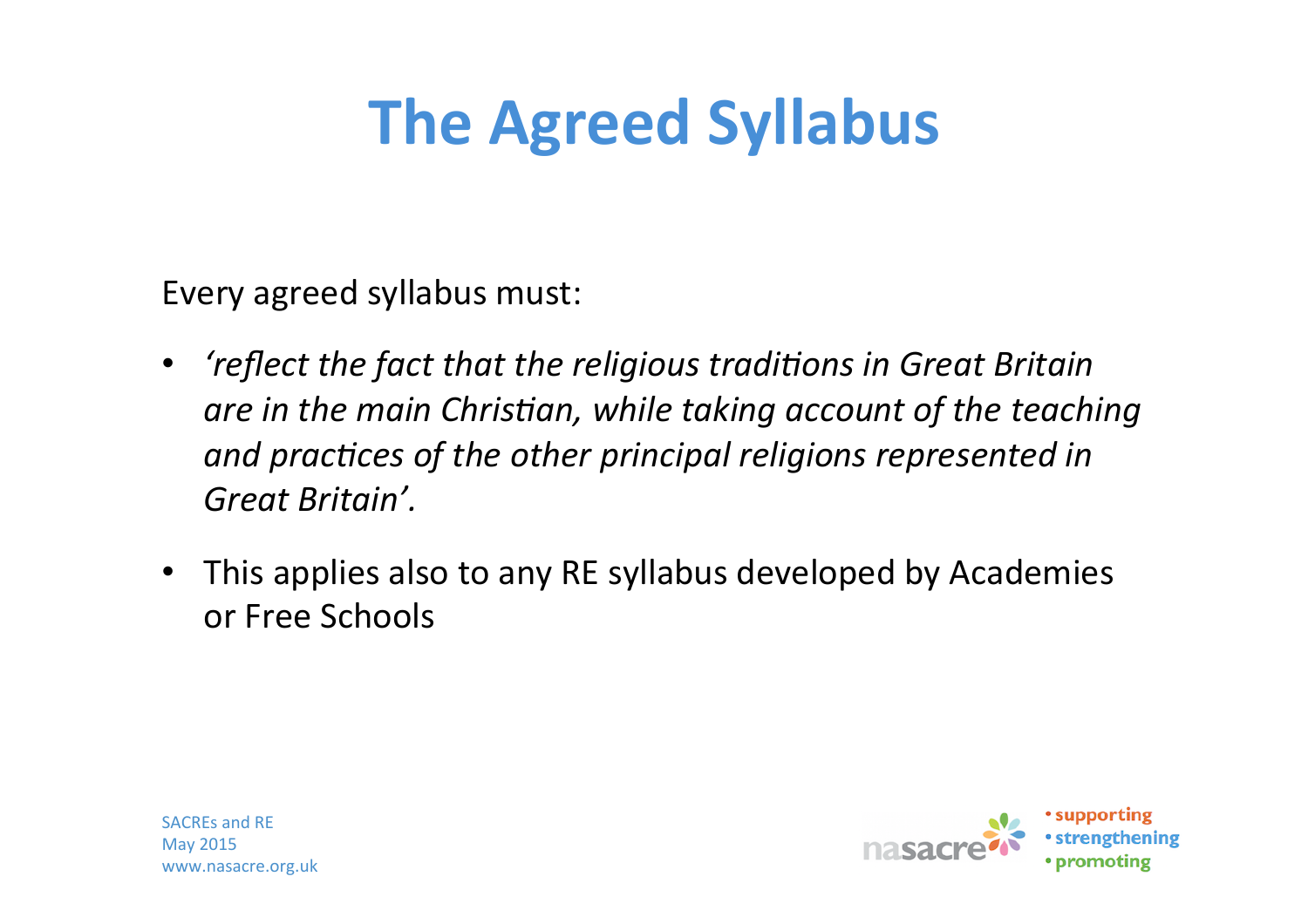## **What are a SACRE's responsibilities towards RE?**

In relation to RE, a SACRE must:

• advise the local authority (LA) on religious education given in accordance with the agreed syllabus, and on matters to do with RE as the SACRE sees fit or in response to those issues that might be referred to the SACRE by the LA.

*Religious education in English schools: Non-statutory quidance 2010 DCSF* 

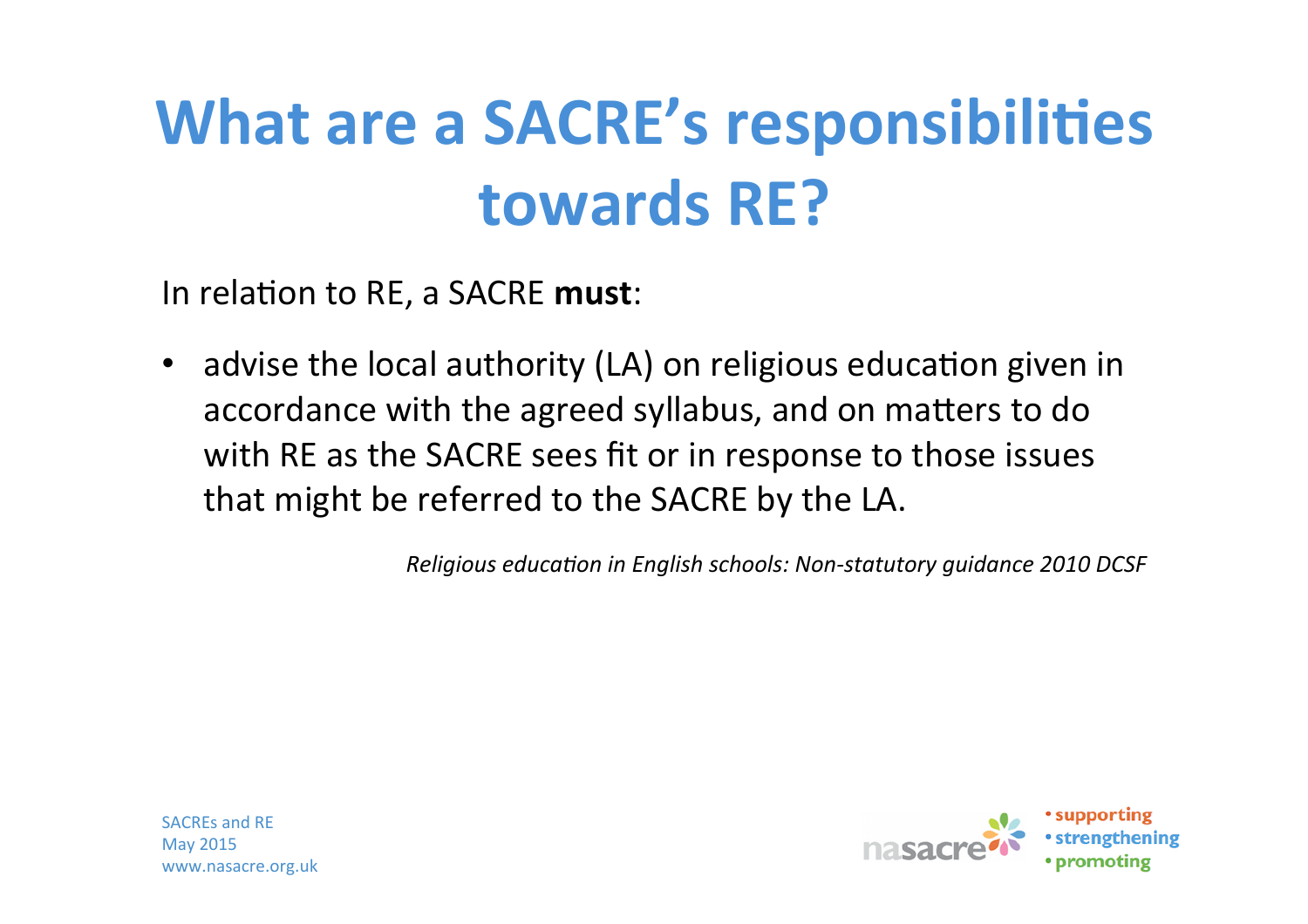# **What are a SACRE's responsibilities towards RE?**

In relation to RE, a SACRE **should**:

- monitor the provision and quality of agreed syllabus RE and the effectiveness of the syllabus itself;
- provide advice and support on teaching agreed syllabus RE;
- consider whether changes need to be made to the agreed syllabus;
- offer advice to the LA, and through the LA to its schools, concerning how an existing agreed syllabus can be interpreted so as to fit in with a broad, balanced and coherent curriculum.

*Religious education in English schools: Non-statutory guidance 2010 DCSF* 



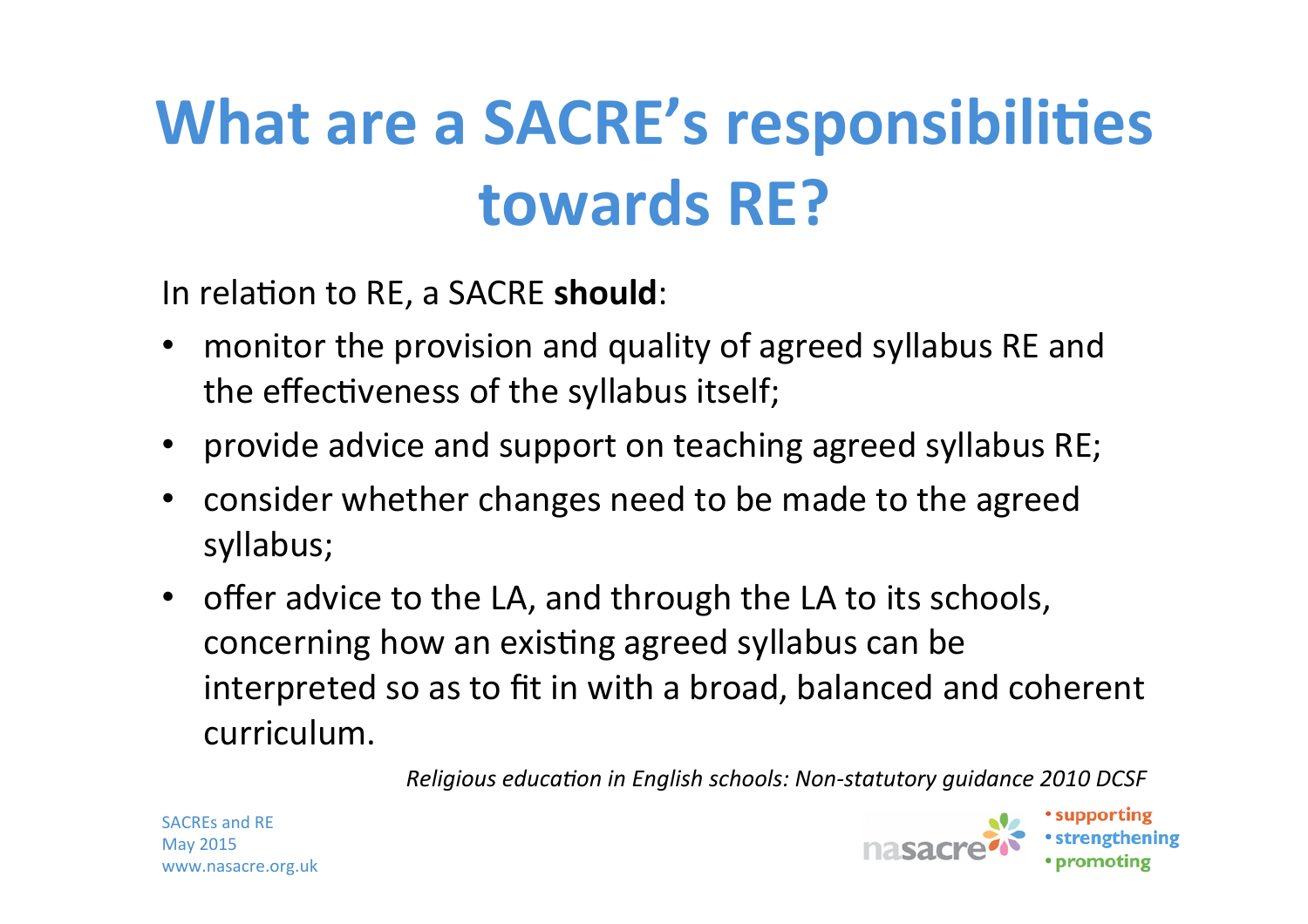## **What are a SACRE's responsibilities towards RE?**

In relation to RE, a SACRE may:

- advise the LA on matters to do with the work of the SACRE;
- co-opt individuals who are not members of any of the groups, to provide educational expertise, the views of young people, or religious and non-religious views to ensure RE reflects a diverse multi-cultural society.

*Religious education in English schools: Non-statutory quidance 2010 DCSF* 

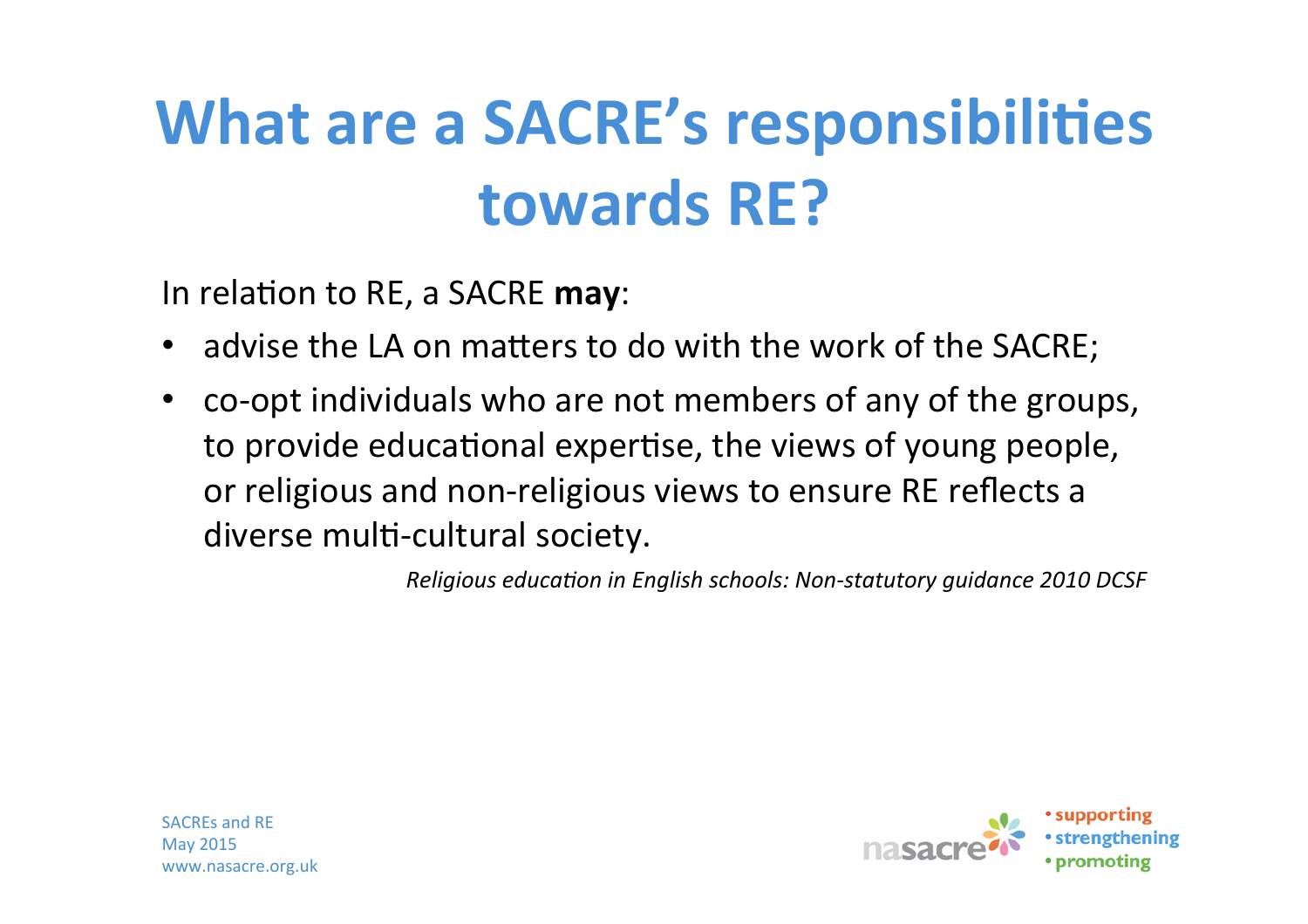### **Giving advice on resources for RE**

- The SACRE might offer advice on the most appropriate materials to use in delivering the aims, objectives and content of the agreed syllabus.
- Sometimes SACRE members review materials or investigate websites that could be useful for schools to use for RE, publishing their findings to schools.
- Faith community representatives may review the suitability of materials being traded nationally on their own faith or belief
- Some SACREs produce and circulate a newsletter every term.



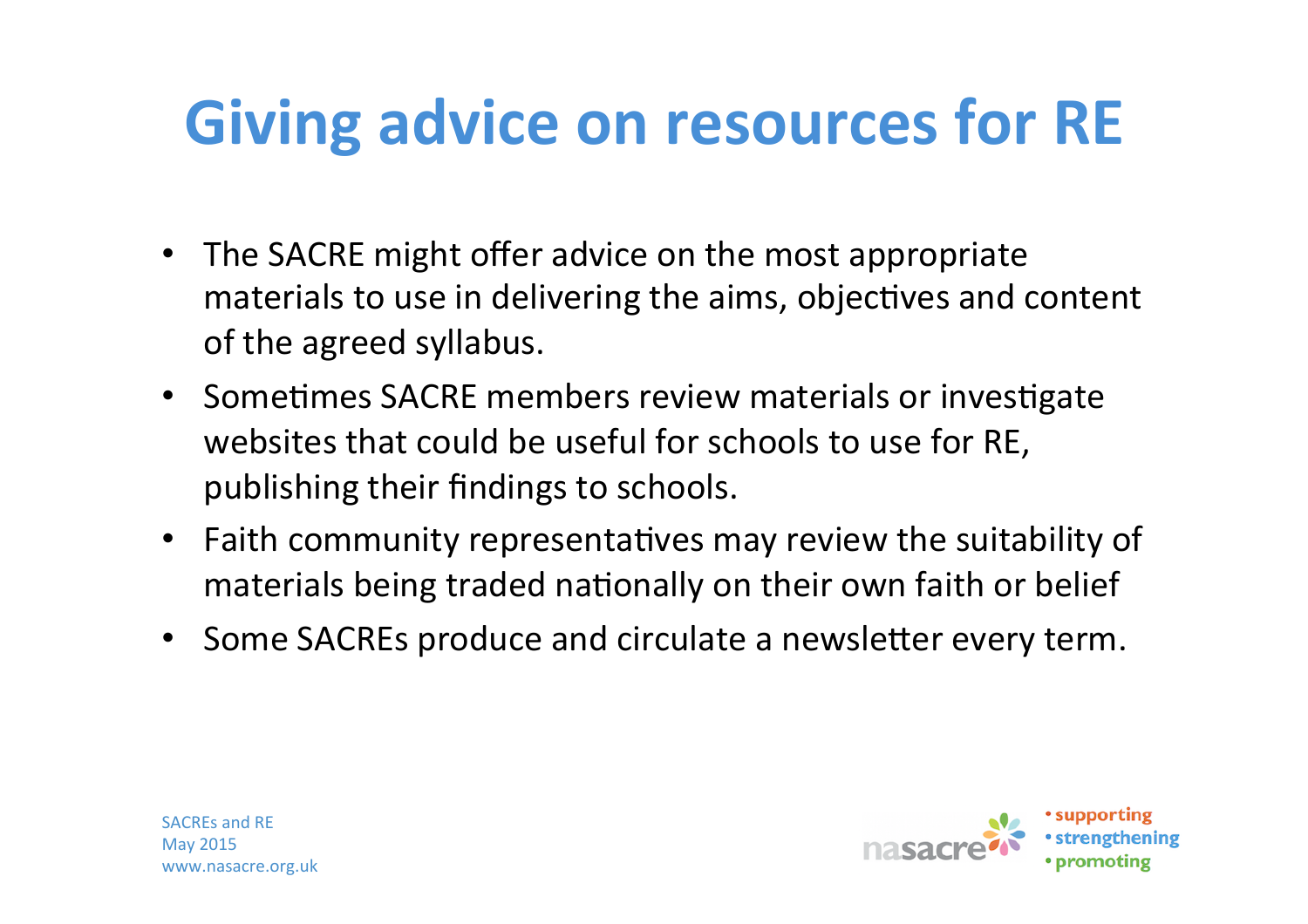## **Monitoring RE in schools**

SACREs should:

- monitor good practice in the delivery of the agreed syllabus in a range of ways and take note of any difficulties;
- maintain regular contact with teachers by, e.g. inviting them to report to SACRE meetings and attend in-service training;
- disseminate good practice in the teaching of RE;
- review provision for in-service training and development;
- scrutinise examination results and congratulate schools that have been successful and offer support to those that have experienced difficulty ;
- receive and discuss relevant sections of school inspection reports.



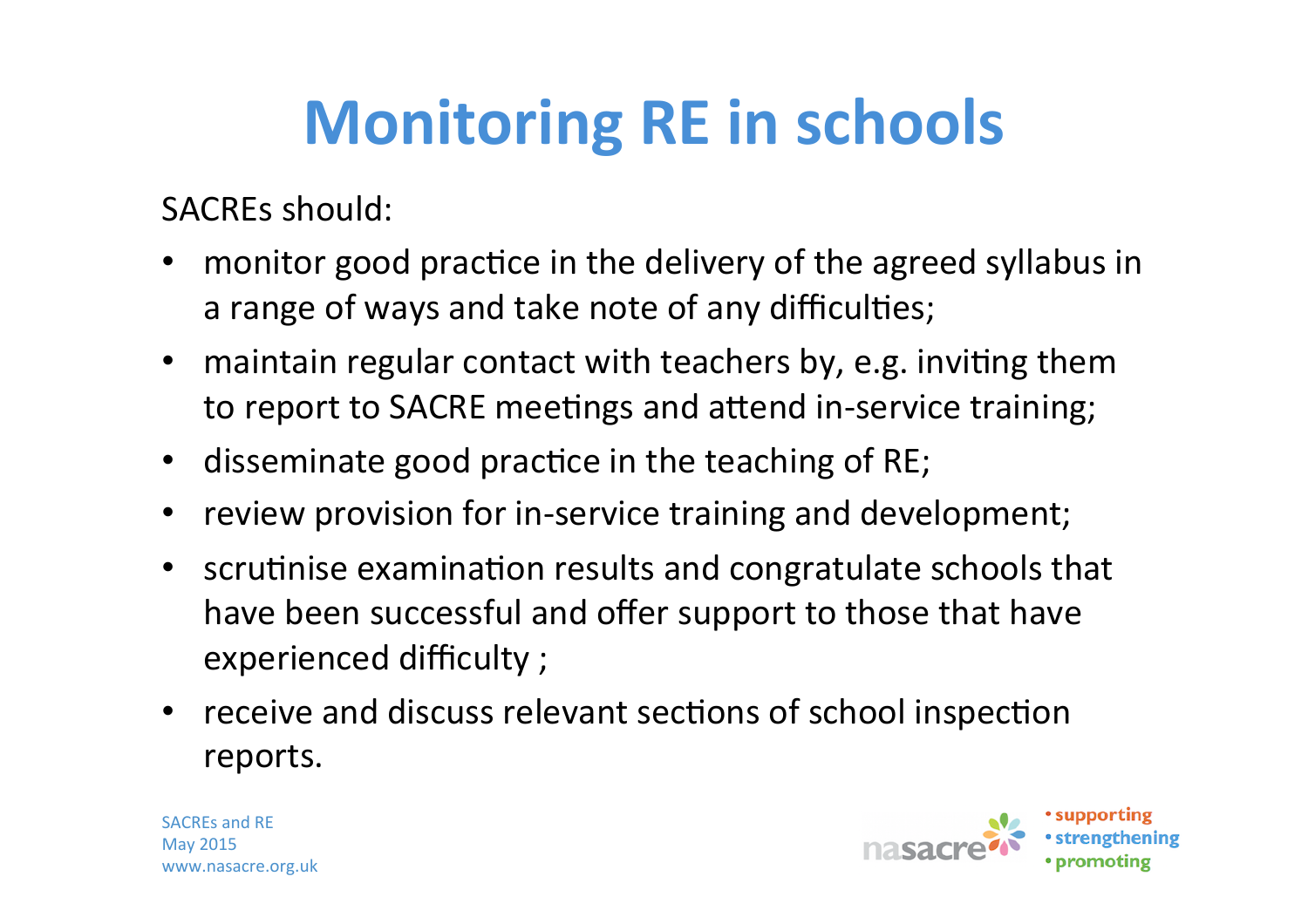# **Training teachers of RE**

If a new agreed syllabus is to be properly implemented, there training needs to be provided for all teachers in primary and special schools and all those teaching RE in secondary schools to support its implementation.

SACREs should ensure that local authorities are aware of this need for training.

SACREs also have a responsibility to be aware of the arrangements for preparing teachers in initial training to teach RE.



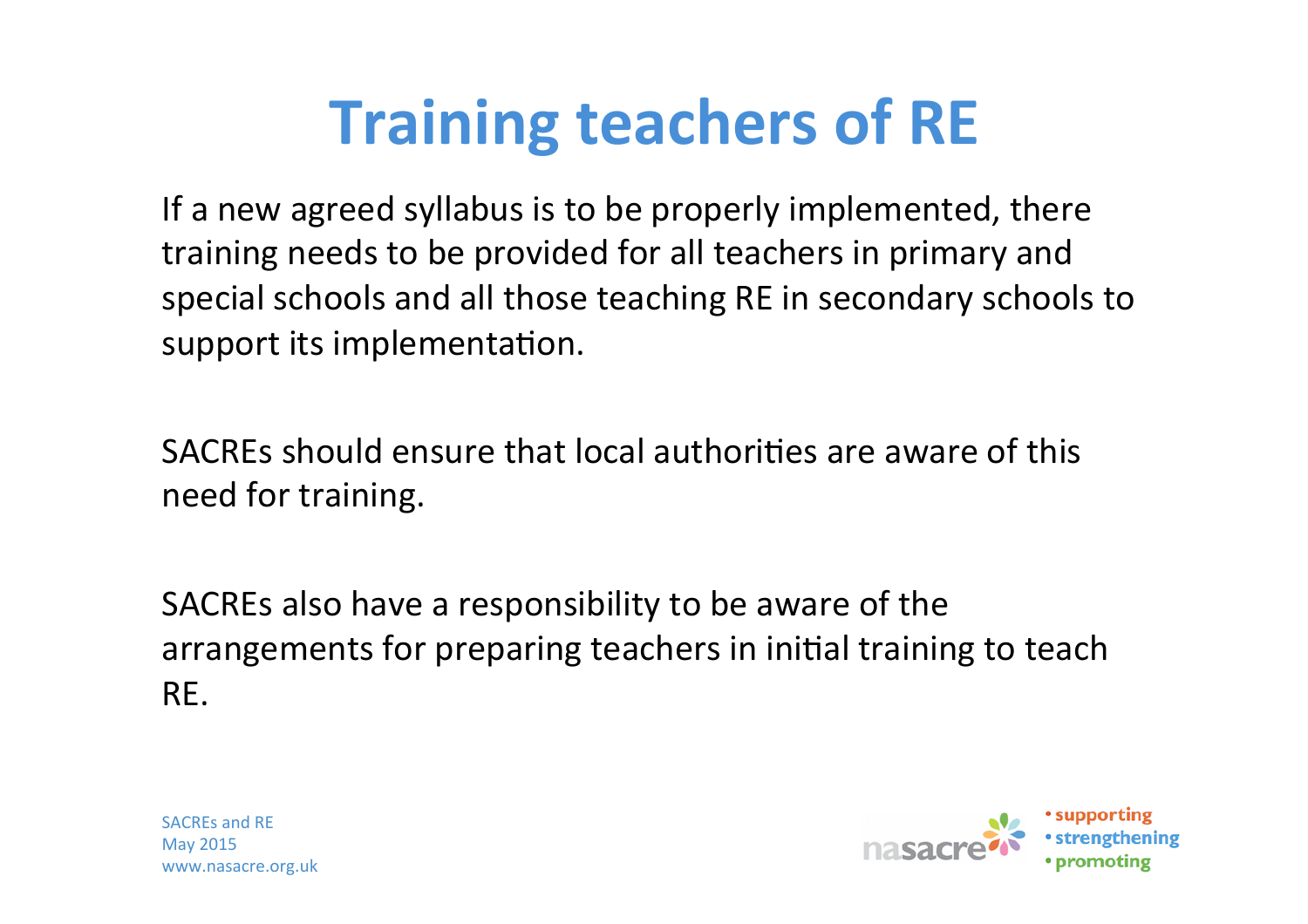# **Part 3:**

#### **National Developments in RE**

- The National Framework for RE 2004
- RE Non-statutory Guidance 2010
- REC review of religious education in England 2013
- 2013 Ofsted report 'RE: Realising the potential'
- Some areas of controversy

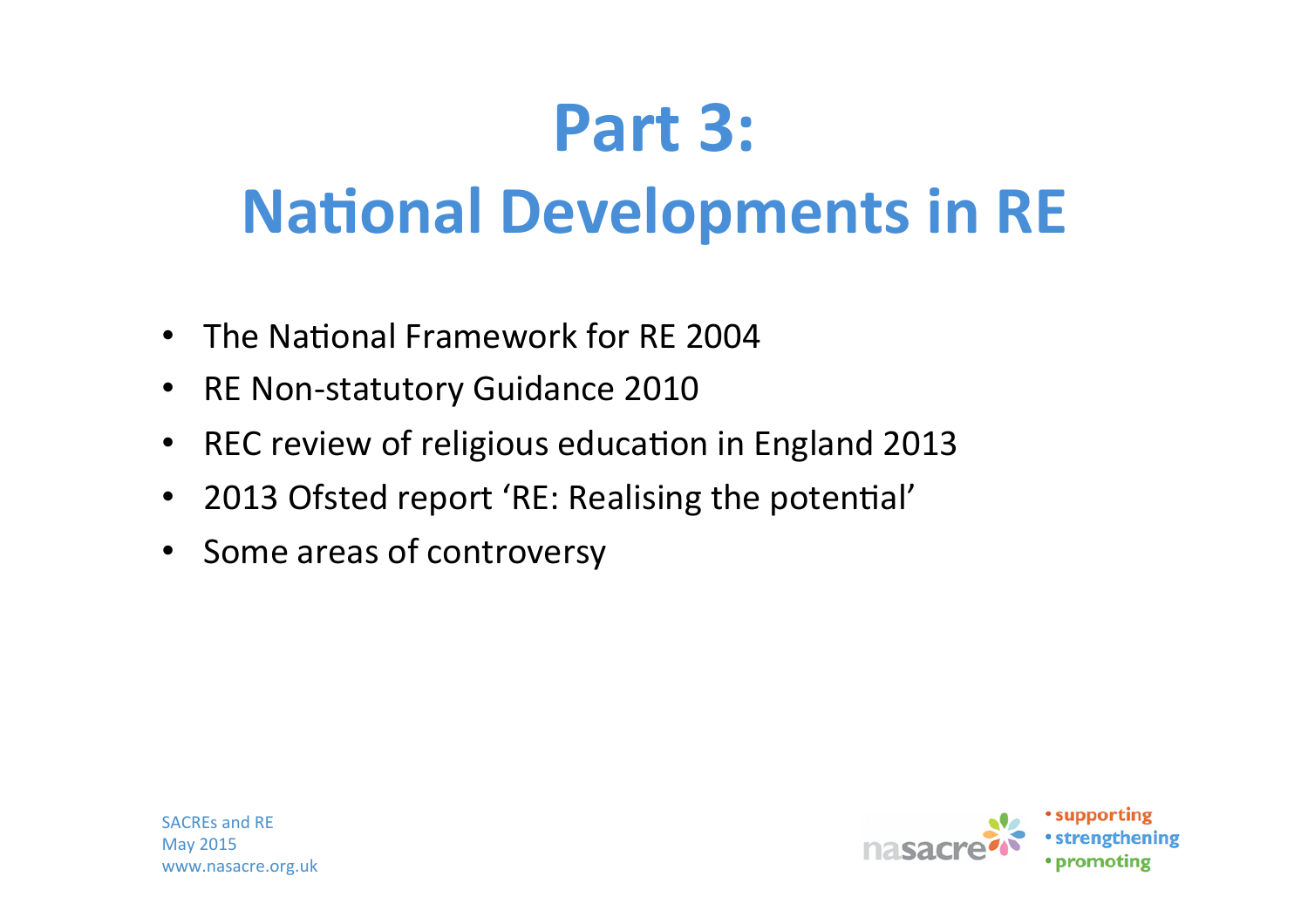# **The National Framework for RE 2004**

- offers support to local SACREs and agreed syllabus conferences.
- is designed to be helpful to SACREs (and Agreed Syllabus Conferences) in thinking about what quality RE might look like;
- was developed as a resource for agreed syllabus conferences (ASCs) to use when evaluating and reviewing their agreed syllabuses. Many ASCs have either adopted or adapted it when developing a new agreed syllabus. It was intended as guidance and is non-statutory.

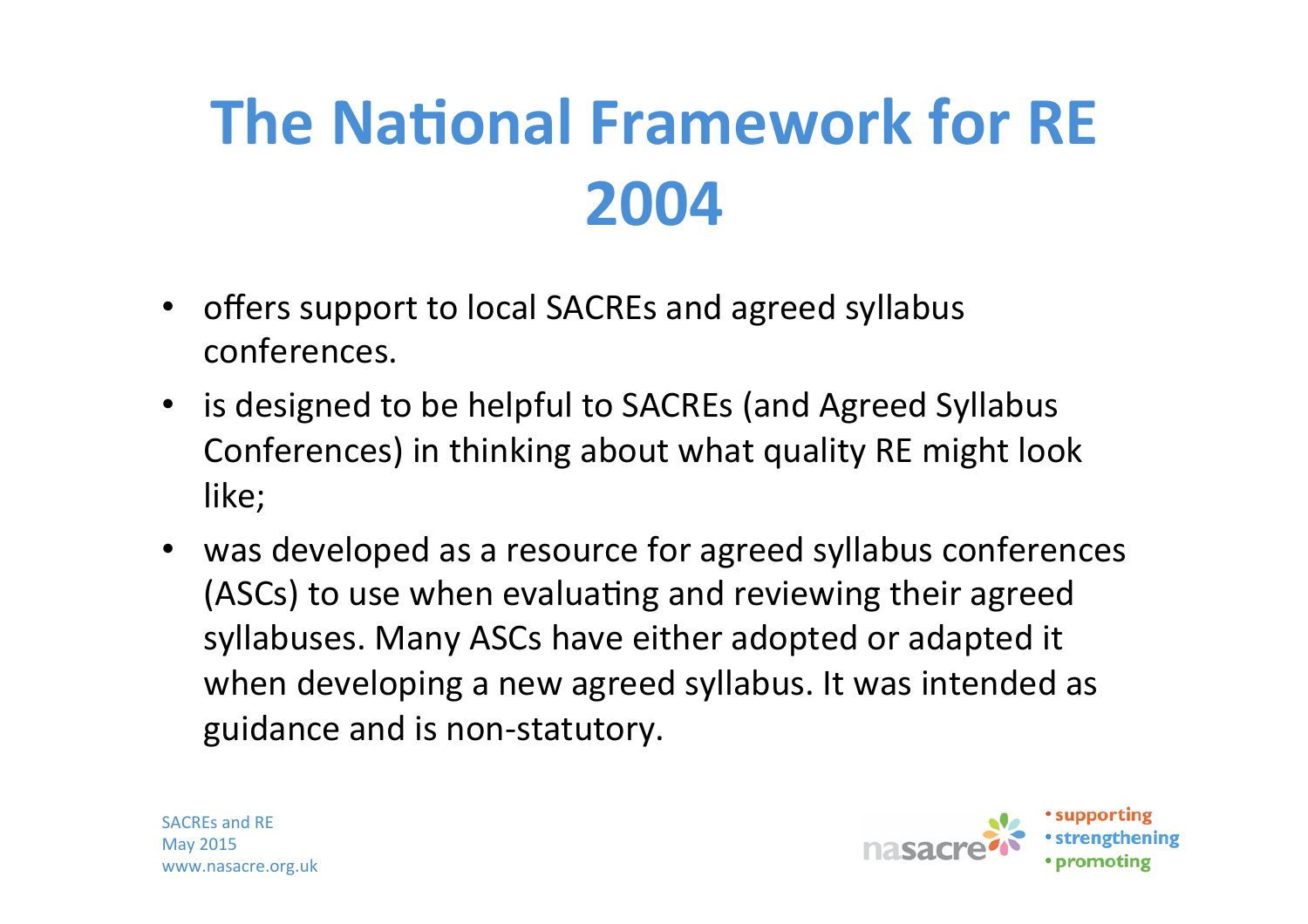# **Religious education in English schools: non-statutory guidance 2010**

- was developed to replace the guidance provided in Circular 1/94 on religious education
- was to be used by all those involved in RE according to their specific roles within local determination
- was designed to 'support the provision of high quality RE in maintained schools in England'
- also updated the National Framework for RE 2004
- was, again, non-statutory



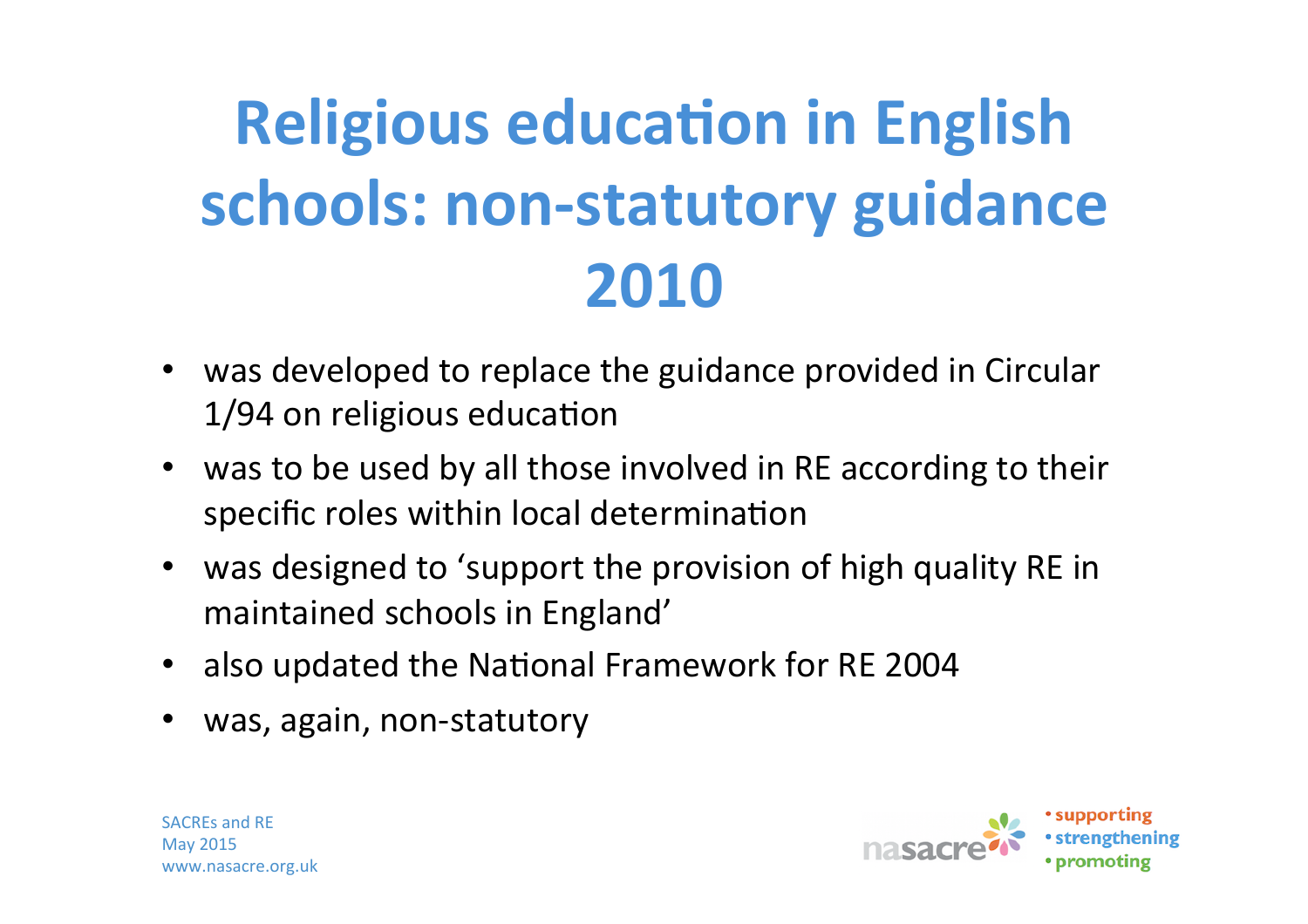# **A review of religious education in England 2013**

- a non-statutory national curriculum framework for RE to complement the new national curriculum programmes of study
- an analysis of the wider context of RE

The report also contained nine recommendations for the future development of RE.

SACREs and RF May 2015 www.nasacre.org.uk

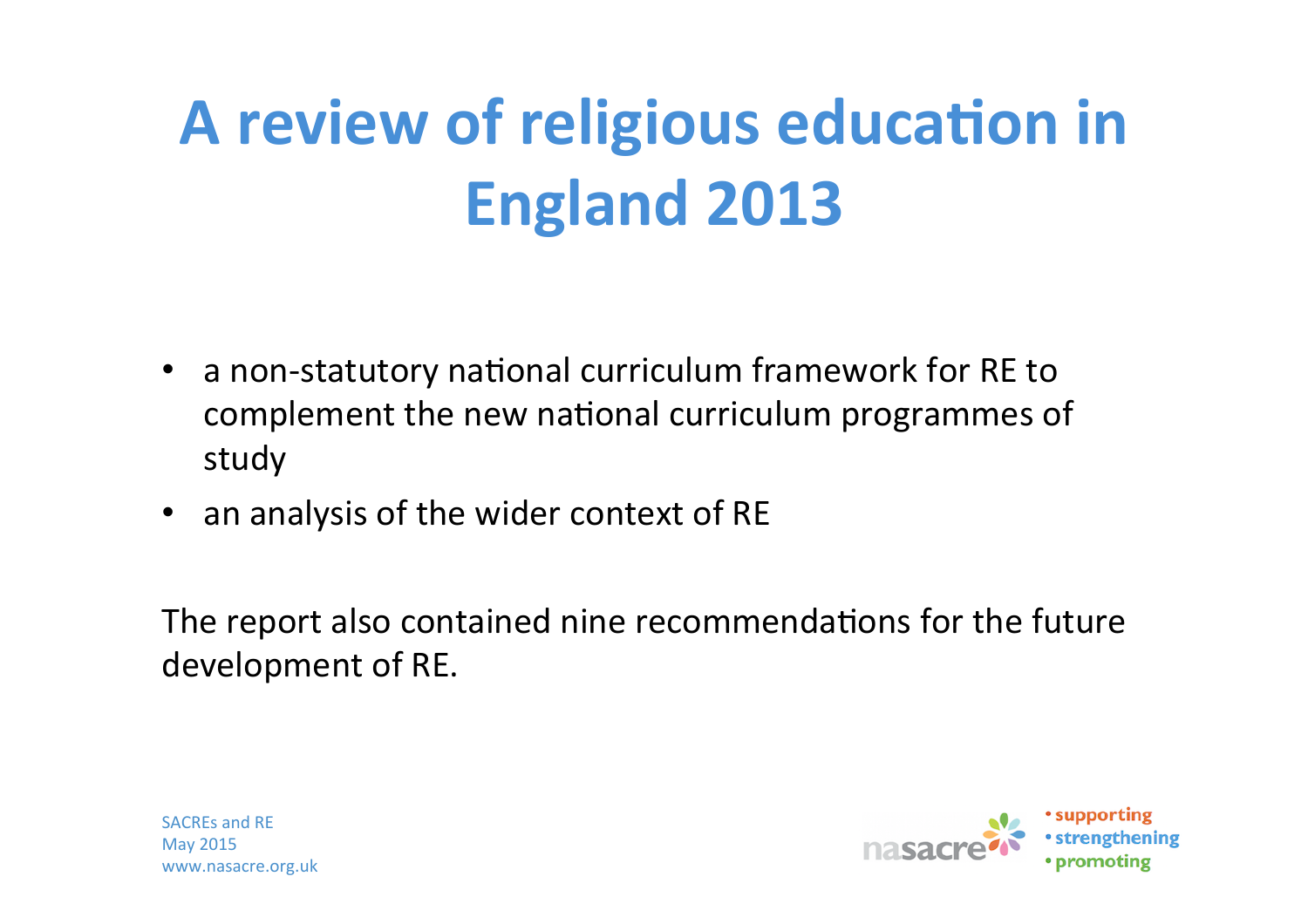#### **Ofsted 'RE: realising the potential' 2013**

This identified critical weaknesses in RE provision in schools:

- low standards
- weak teaching
- problems in developing a curriculum for RE
- confusion about the purpose of RE
- weak leadership and management
- weaknesses in examination provision at Key Stage 4
- gaps in training
- the impact of recent changes in education policy

This will be helpful to SACREs in developing their support to schools. 

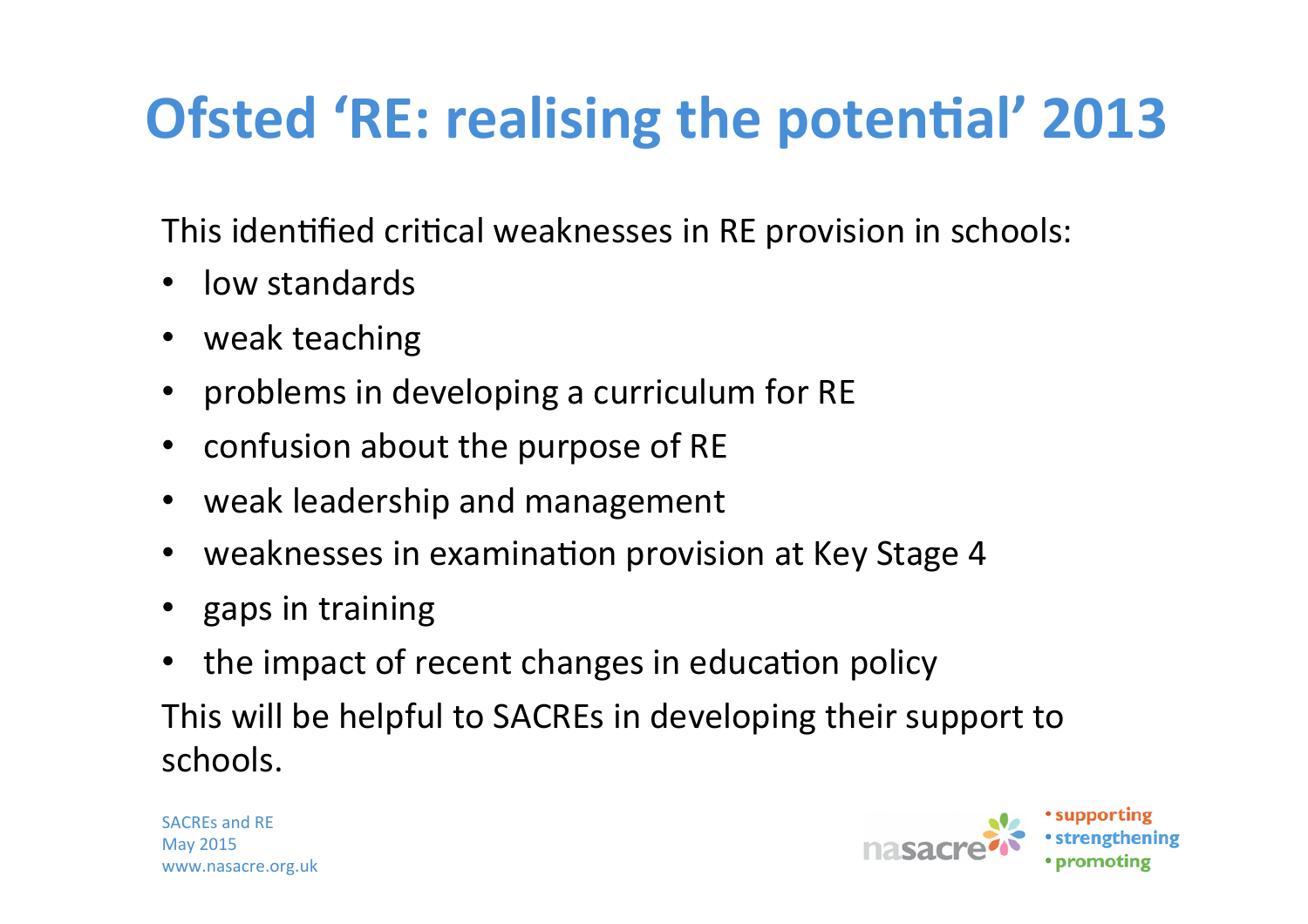#### **Some areas of controversy**

The growing malaise regarding the quality of RE and its 'special' place in the school curriculum has prompted some serious questioning and divergent views within the RE world.

- Whose RE is it, anyway? There are many interest groups in RE, yet it is an educational issue, not one of faith, nurture or government policy
- Should RE continue to be locally determined? There is a real rise in passionate advocacy for a national curriculum RE, especially from some classroom practitioners. This would involve a change in the law.
- Why do we teach RE? There is a rich diversity of views on the purpose(s) of RE and many people believe this confuses teachers, leaders and pupils, leading to less good RE.

SACREs and RF May 2015 www.nasacre.org.uk



• supporting • strengthening • promoting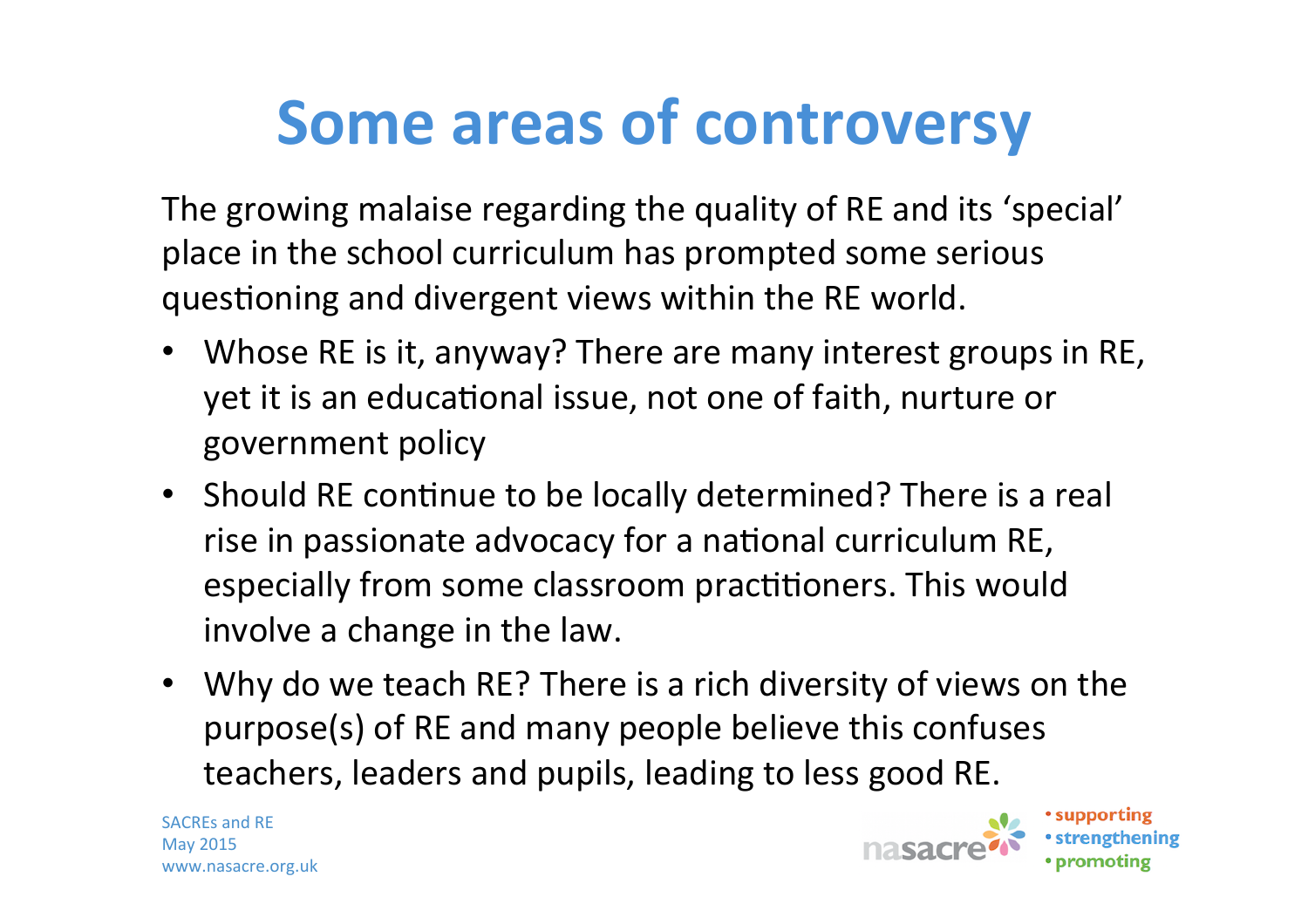#### **Some areas of controversy**

As things stand, RE remains both statutory and locally determined through SACREs, the ASC and the local agreed syllabus. 

However, there is serious debate taking place and SACREs need to be aware of and respond to these issues, with consideration and a focus on pupil learning and experience.



SACREs and RF May 2015 www.nasacre.org.uk